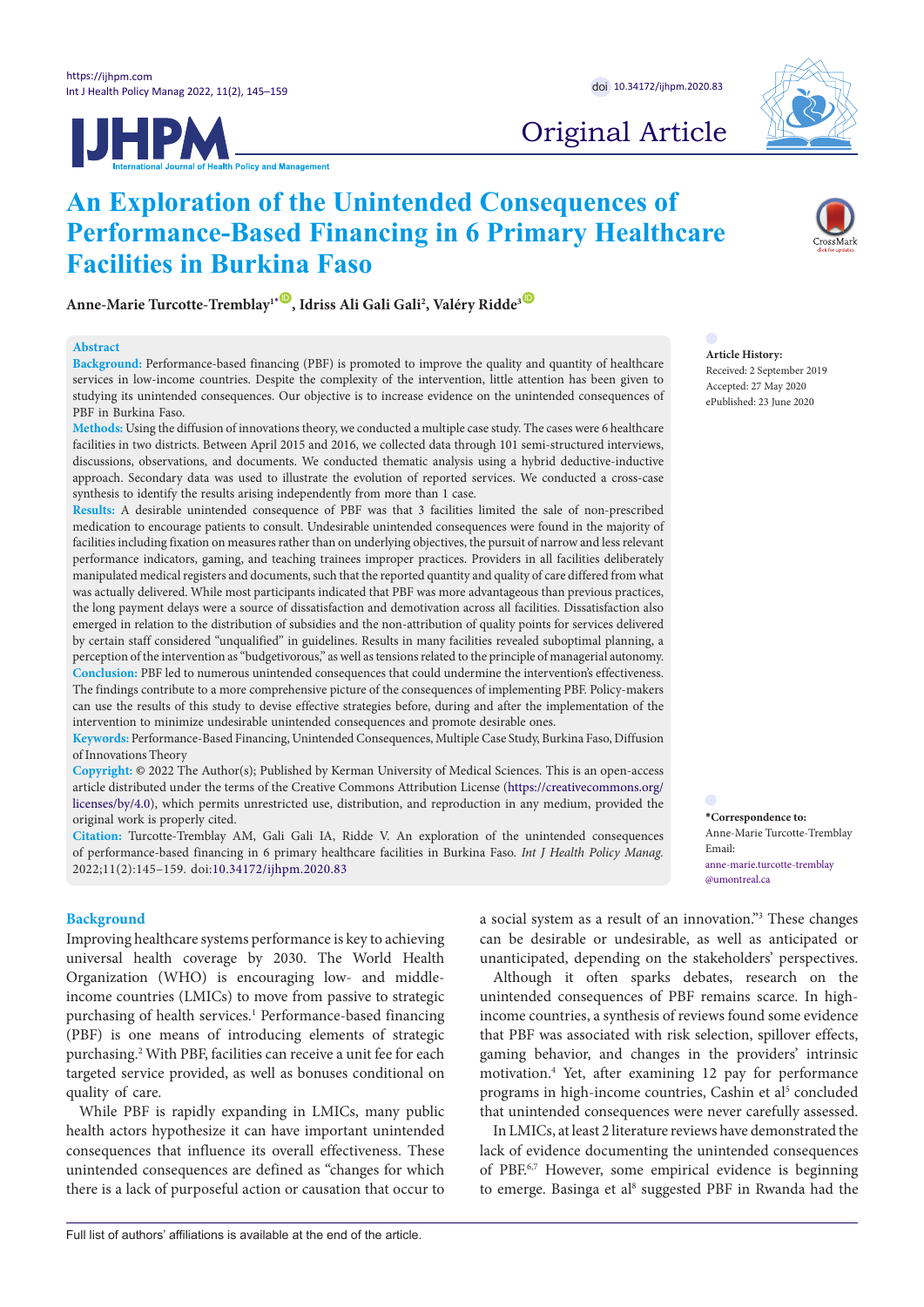# **Key Messages**

#### **Implications for policy makers**

- Policy-makers and donors should carefully consider the breadth and scope of unintended consequences before pursuing or scaling up performance-based financing (PBF) interventions.
- Reducing undesirable consequences of PBF may require some adjustments to transfer subsidies on time, ensure that their distribution is perceived as equitable amongst actors involved, improve the staff members' internalization of quality standards, adapt performance indicators to the local context or seek truly independent PBF auditors.
- Policy-makers should be wary of incentives and performance pressure that can encourage the deliberate and systematic falsification of medical registers.
- Program planners should increasingly monitor desirable and undesirable unintended consequences of PBF to gain a more comprehensive understanding of its impact on health systems.

#### **Implications for the public**

There is an urgent need to improve healthcare systems in low-income countries. Governments and donors are increasingly implementing performance-based financing (PBF) to improve the quantity and quality of care. Healthcare facilities receive a unit fee for each service provided and bonuses based on the quality of care. We found that PBF led to numerous unintended consequences such as gaming and fixation on performance indicators rather than on underlying objectives. Providers spend considerable amounts of time falsifying registers to improve their performance scores. Dissatisfaction grew amongst staff due to the lateness of bonuses and the distribution modalities of premiums. Many people viewed the intervention as too costly. These findings will be useful to develop strategies that help prevent or minimize unintended consequences in order to successfully improve the healthcare systems' performance.

greatest impact on services requiring less effort. Other studies in the country found that information was regularly distorted, that providers used gaming strategies and that consultations were rushed to reach targets.<sup>9,10</sup> A study in Cameroon found that PBF raised concerns regarding drug quality and inequities between facilities.<sup>11</sup> In Uganda, Benin, and Burkina Faso, studies highlighted that audits generated overwhelming workloads.12-14 A study on PBF community verifications revealed falsification of data, loss of patient confidentiality, and fears among patients.14 In Malawi, PBF had both positive and negative effects on the health workers' basic psychological needs for autonomy, competence, and relatedness, which are central to intrinsic motivation.15 In Ghana, Aninanya and colleagues'16 qualitative findings indicated that performancebased initiatives enhanced the providers' reported pride, although the quantitative results on this were not significant. More recently, Macarayan and colleagues'<sup>17</sup> study in Ghana found that women who sought care in facilities with management scores at the 90th percentile rated their waiting times as worst but reported higher levels of trust compared to women attending facilities in the 10th percentile. In the Democratic Republic of Congo, Maini et al<sup>18</sup> showed that the removal of PBF negatively affected many dimensions of motivation for staff members. However, an important gap in the literature remains because none of these studies specifically aimed to explore all the potential unintended consequences that could emerge. Thus, they did not use any frameworks and methods that enabled them to fully capture these phenomena.

There are several reasons for studying the unintended consequences of PBF in LMICs. The likelihood that PBF triggers unintended consequences going well beyond the objectives of the intervention is high. There is a lot of uncertainty about how new practices will function in complex systems such as healthcare systems.<sup>19</sup> Although they may be less discernible, unintended consequences may be far-

reaching and as equally important as intended consequences. Stakeholders must have a comprehensive understanding of both the intended and unintended consequences in order to judge the value of an intervention.

This paper is intended to fill a knowledge gap on the neglected topic of unintended consequences of PBF in LMICs. A pilot PBF test implemented in Burkina Faso to improve the healthcare system's performance provided a unique opportunity to develop evidence on the unintended consequences of PBF in a real-life setting. We posed the following research question: What are the unintended consequences of PBF, and their contributing factors, in primary healthcare facilities in Burkina Faso?

#### Theoretical Framework

We based our theoretical framework on Rogers' diffusion of innovations theory<sup>19</sup> for several reasons. While it has proven its utility to analyze the consequences of health innovations<sup>3,20</sup> it constitutes an original approach to study PBF in LMICs. It is also one of the rare theories that provides a detailed typology of consequences (see below) while remaining sufficiently flexible to be applicable to any innovation. Moreover, it is comprehensive by taking into account the entire diffusion process of innovations as they course through the structure of a social system.

The theory postulates that the implementation of innovations such as PBF does not always conform to plan.<sup>19</sup> Adopters (eg, healthcare providers) often modify the innovation to suit the organization's needs and structure, just as the organization's structures are altered to fit the innovation. Change agencies (eg, ministries of health), which promote innovations when they perceive a performance gap, can offer financial incentives to hasten their adoption. According to the theory, the main purpose of incentives is to give the new practice a relative advantage over previous ones. Although incentives increase the quantity of innovation adopters, the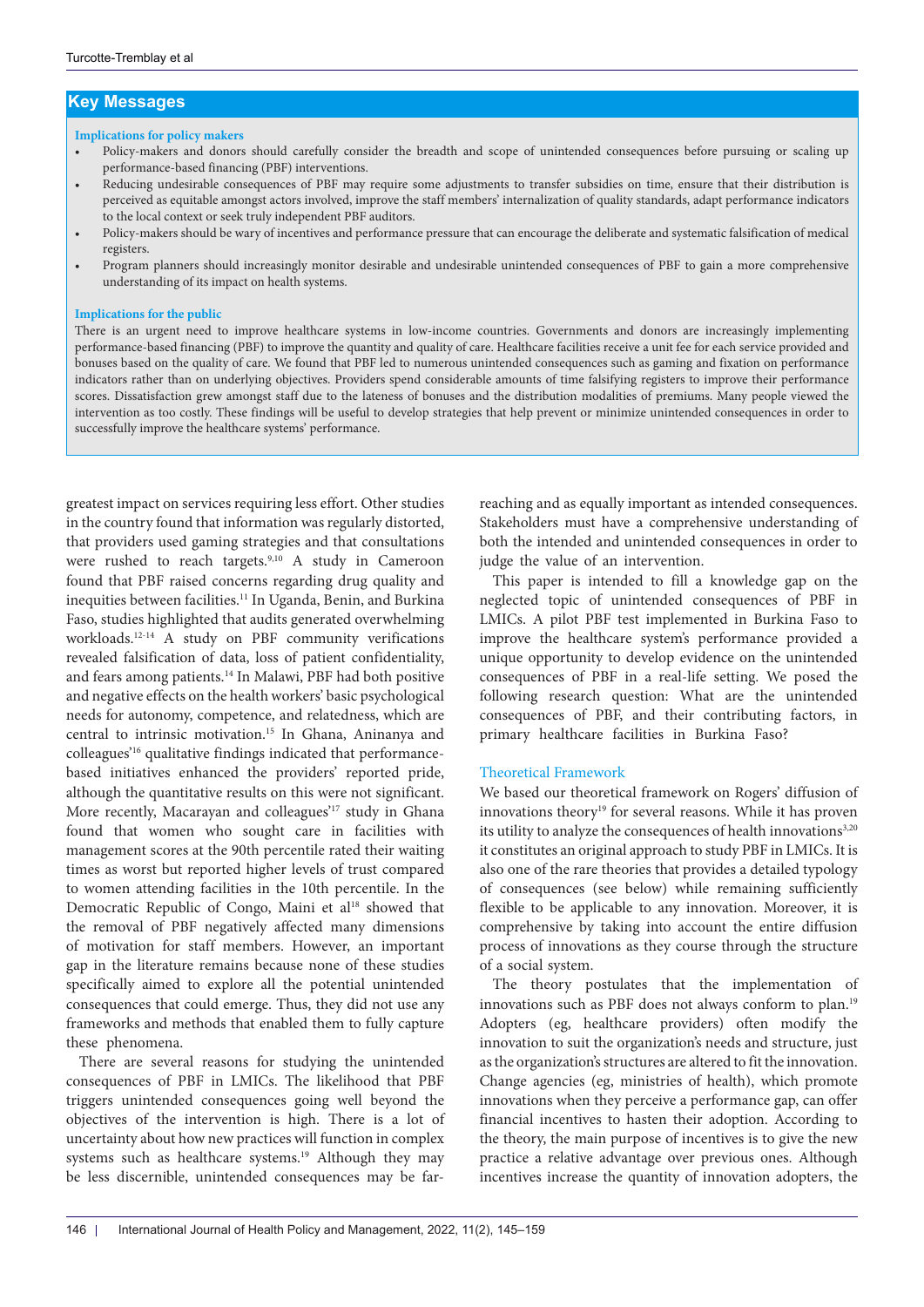quality of adoption may be low, thus limiting the intended consequences. Key variables influencing the diffusion process pertain to: (1) the nature of the social system; (2) its members' characteristics; (3) the nature of the innovation; and (4) the use of the innovation.

Inspired by Rogers,<sup>19</sup> we classified consequences into 3 categories: (1) desirable or undesirable; (2) direct or indirect, depending on whether the changes related to processes or outcomes; and (3) anticipated or unanticipated. We considered a consequence to be anticipated if it was addressed in the implementation guides or if it was in line with the "spirit of the intervention" or its "ideas" (ie, beliefs, assumptions or perceptions), $21$  according to PBF experts. We further refined Rogers' classification by considering that the following types of consequences tend to be unintended by program planners: undesirable/anticipated, undesirable/unanticipated and desirable/unanticipated. Our rationale for classifying these consequences as unintended was that program planners are not likely to purposefully target changes they consider undesirable or have not anticipated. Like Bloomrosen et al,<sup>20</sup> we expected that consequences that are desirable/anticipated would tend to be intended by program planners. Similar to what Jabeen<sup>22</sup> previously argued, program planners trying to promote a new intervention are likely to have listed and exhausted all the desirable outcomes. We did consider that some desirable/anticipated consequences could be unintended if they were, for example, positive spillover effects that were foreseen but not initially targeted by program planners. This conceptualization is consistent with recent literature suggesting that unintended consequences can be either anticipated or unanticipated as well as desirable or undesirable.23-25 [Figure 1](#page-2-0) illustrates our framework. Its applicability has been presented elsewhere.<sup>14,26</sup>

## **Methods**

#### Study Setting

The study took place in 2 rural districts of Burkina Faso where improving the healthcare system's performance remains a challenge. The low quality of healthcare is often characterised by the staff 's inhospitality, insufficient equipment/medication and lack of training.27

In 2011, the government of Burkina Faso, with World Bank support, conducted a pre-pilot PBF test in 3 districts

to address generalized quality deficiencies and improve healthcare system performance.<sup>28</sup> According to Steenland et al,29 this intervention changed the previous financing system by defining a package of key health services to be targeted at contracted facilities, and issuing payments based on quantity and quality for these services. However, this pre-pilot PBF test did not include some recommended elements of PBF including an increase in health facility autonomy and the introduction of improved management tools.<sup>29</sup> Thus, in 2014, the intervention was modified to incorporate these elements and expanded to 12 more districts in order to conduct an experimental impact evaluation funded by the World Bank. The specific objectives of the intervention were to (1) increase the utilisation of healthcare services; (2) improve the quality of healthcare services; (3) improve the efficiency of the healthcare system; (4) ensure equity in access to healthcare services; (5) reinforce the motivation of personnel; (6) improve community participation; (7) reinforce the health information system; (8) consolidate public – private partnership; and (9) reinforce the governance of the healthcare system. Four intervention arms were implemented combining PBF modalities with different unit fees for service and equity measures [\(Supplementary file](#page-13-0)  [1\)](#page-13-0). The intervention model is available online.<sup>30</sup>

Each month, a PBF auditor from the contractualisation and verification agency counted the number of reported healthcare services in registers to establish the subsidies. In total, 23 indicators were subsidized for the quantity of care at the primary care level. Every trimester, a team composed of district management team members (eg, doctor, midwife, nurse and pharmacist) assessed the facilities' technical quality of care by sampling records from various medical registers and observing the facilities' environment. Quality scores were reported in a 113-item grid (covering 28 domains) and were used to determine the bonuses to be paid [\(Supplementary](#page-13-1)  [file 2](#page-13-1)). Community verifications were also supposed to be conducted every trimester. Subsidies and bonuses were used to pay for facility expenditures and premiums to motivate staff. Providers were required to use an index tool every month to update the facilities' revenues, plan expenditures, and determine the distribution of premiums. Each trimester, providers were also required to produce a performance improvement plan to set objectives and plan activities.

<span id="page-2-0"></span>

Figure 1. Conceptual Framework. Adapted from Rogers,<sup>19</sup> Bloomrosen et al,<sup>20</sup> and Turcotte-Tremblay et al.<sup>14,26</sup>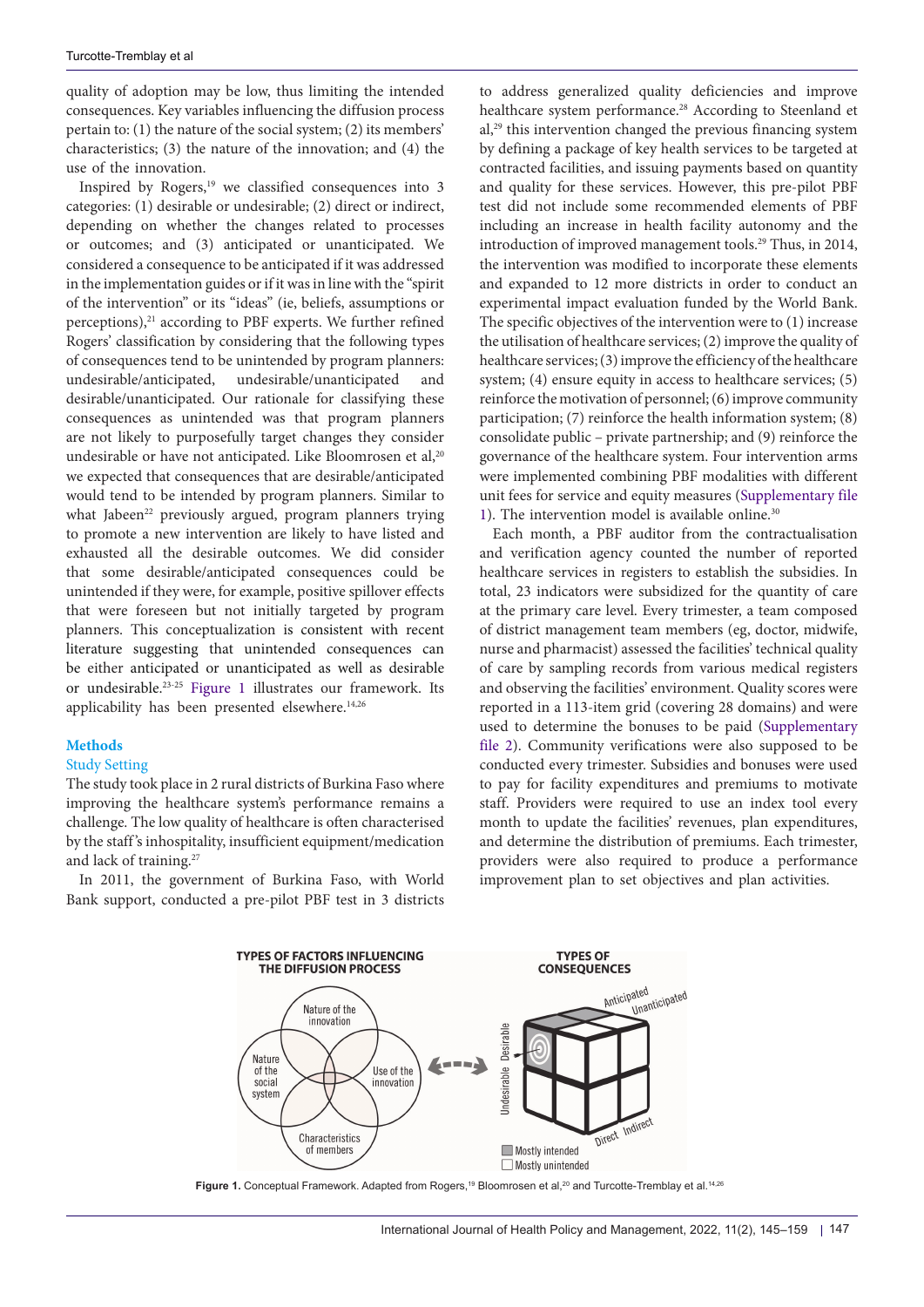## Study Design

We conducted a multiple case study with several embedded levels of analyses, using both qualitative and quantitative data.31 Case studies are useful to investigate contemporary phenomenon in depth and within their real-life context when the boundaries between the phenomenon and context are not clear.31 Evidence from multiple cases is considered more robust because it enables replication.<sup>31</sup> For this study, the cases were 6 primary healthcare facilities, called *Centres de santé et de promotion sociale* (CSPS) located in 2 districts. We selected 2 of the 12 districts involved in PBF in Burkina Faso. We selected these 2 districts because they (1) were located in diverse regions, (2) represented the normal context of the healthcare system, and (3) were relatively safe for data collectors. The first district has 21 primary healthcare facilities and 1 medical center with surgical satellite services. The second district has 56 primary healthcare facilities and 1 medical center with surgical satellite services and 1 regional hospital. Case selection for healthcare facilities followed a multistage screening procedure described elsewhere.<sup>32,33</sup> [Table](#page-3-0) [1](#page-3-0) describes each primary healthcare facility included.

## Sampling for Interviews

Participants included a wide range of stakeholders, including providers (ie, nurses, midwives, itinerary health worker), support staff (ie, drug manager, janitors, guards), patients (eg, seeking care for curative consultations or maternal and child health), and community representatives (eg, members of the facility management committee) (see [Table 2\)](#page-4-0). Participants were purposefully selected based on their ability to provide relevant information and their accessibility. In each facility, we selected all the providers, support staff and volunteers for

<span id="page-3-0"></span>**Table 1.** Description of 6 Cases Included

semi-structured interviews. Then, following the snowball approach, some participants referred us to other people who could shed light on the intervention.<sup>34</sup> This strategy was used to identify potential participants who were knowledgeable about or had a particular experience with the intervention (eg, auditors and administrative staff at the district level). Overall, we conducted 101 semi-structured interviews.

## Data Collection

We adopted a broad, exploratory approach in order to capture all changes that were not initially targeted by program planners. Through observation, semi-structured interviews and informal discussions, we collected data on various dimensions of the healthcare system including service delivery, governance, human resources, medication, health information system and financial management.

Data were collected during 3 sequential phases, with each informing methods for the next. In the pilot phase (April 2015), the first author conducted one week of fieldwork in 2 facilities in the same district (facilities A and B). These served as pilot case studies to validate the feasibility of the methods. In phase 1 (January–April 2016), the first author conducted 3 months of fieldwork, examining 4 facilities in another district with longer field visits and more participants, for greater depth (facilities 1–4). Each facility was visited for 2 weeks. The first week primarily served to conduct observation within the facilities and the second week served to conduct semistructured interviews with participants. The first author lived in the facilities which enabled her to conduct observation as well as informal discussions around the clock. The first author also attended a 6-day annual national PBF review meeting for 2015. In phase 2 (May 2016), the second author conducted 20

|                                                                                                                 | <b>Pilot Cases</b>                                                                                     |                                                                                                   | <b>Primary Cases</b>                                                                                         |                                                                                        |                                                                                                                    |                                                          |
|-----------------------------------------------------------------------------------------------------------------|--------------------------------------------------------------------------------------------------------|---------------------------------------------------------------------------------------------------|--------------------------------------------------------------------------------------------------------------|----------------------------------------------------------------------------------------|--------------------------------------------------------------------------------------------------------------------|----------------------------------------------------------|
| <b>Descriptors</b>                                                                                              | <b>Facility A</b>                                                                                      | <b>Facility B</b>                                                                                 | Facility 1                                                                                                   | <b>Facility 2</b>                                                                      | <b>Facility 3</b>                                                                                                  | Facility 4                                               |
| Intervention arm                                                                                                | PBF <sub>2</sub>                                                                                       | PBF <sub>2</sub>                                                                                  | PBF <sub>3</sub>                                                                                             | PBF <sub>3</sub>                                                                       | PBF <sub>1</sub>                                                                                                   | PBF <sub>1</sub>                                         |
| Initial performance                                                                                             | Low                                                                                                    | High                                                                                              | Low                                                                                                          | High                                                                                   | Low                                                                                                                | High                                                     |
| PBF payments owed or<br>transferred between<br>trimester 1 2014 and<br>trimester 1 2016 <sup>a</sup>            | 10 117 781<br>F CFA                                                                                    | 12 909 022<br>F CFA                                                                               | 9 3 8 9 0 7 1<br>F CFA                                                                                       | 6450040<br>F CFA                                                                       | 12 610 680<br>F CFA                                                                                                | 6 412 805<br>F CFA                                       |
| Average scores for<br>quality verifications<br>between trimester 1<br>2014 and trimester 1<br>2016 <sup>a</sup> | 74%                                                                                                    | 84%                                                                                               | 71%                                                                                                          | 70%                                                                                    | 86%                                                                                                                | 67%                                                      |
| Staff members                                                                                                   | 2 nurses, 1 auxiliary<br>midwife, 1 drug<br>manager, 2 janitors,<br>1 guard, 2 trainees<br>(temporary) | 1 nurse, 2 auxiliary<br>midwives, 1 IHW,<br>1 drug manager, 2<br>janitors, 1 guard, 5<br>trainees | 1 nurse, 1 auxiliary<br>midwife, 2 IHWs,<br>1 drug manager, 1<br>janitor, 1 guard, 1<br><b>IHW</b> volunteer | 1 nurse, 1<br>auxiliary<br>midwife, 1 IHW,<br>1 drug manager,<br>1 janitor, 1<br>guard | 2 nurses, 1<br>midwife, 2<br>IHWs, 1 auxiliary<br>midwife, 1 drug<br>manager, 1<br>guard, 1 janitor,<br>3 trainees | 1 nurse, 1<br>auxiliary<br>midwife, 1 IHW,<br>4 trainees |
| No. of villages                                                                                                 | 8                                                                                                      | 10                                                                                                | 5                                                                                                            | 8                                                                                      | 22                                                                                                                 | 6                                                        |
| Population in<br>catchment area                                                                                 | 8900 people                                                                                            | 7700 people                                                                                       | 8000 people                                                                                                  | 3600 people                                                                            | 11 000 people                                                                                                      | 3700 people                                              |

Abbreviations: PBF, performance-based financing; IHW, itinerary health worker.

a Data available online: [http://www.fbrburkina.org/data.](http://www.fbrburkina.org/data)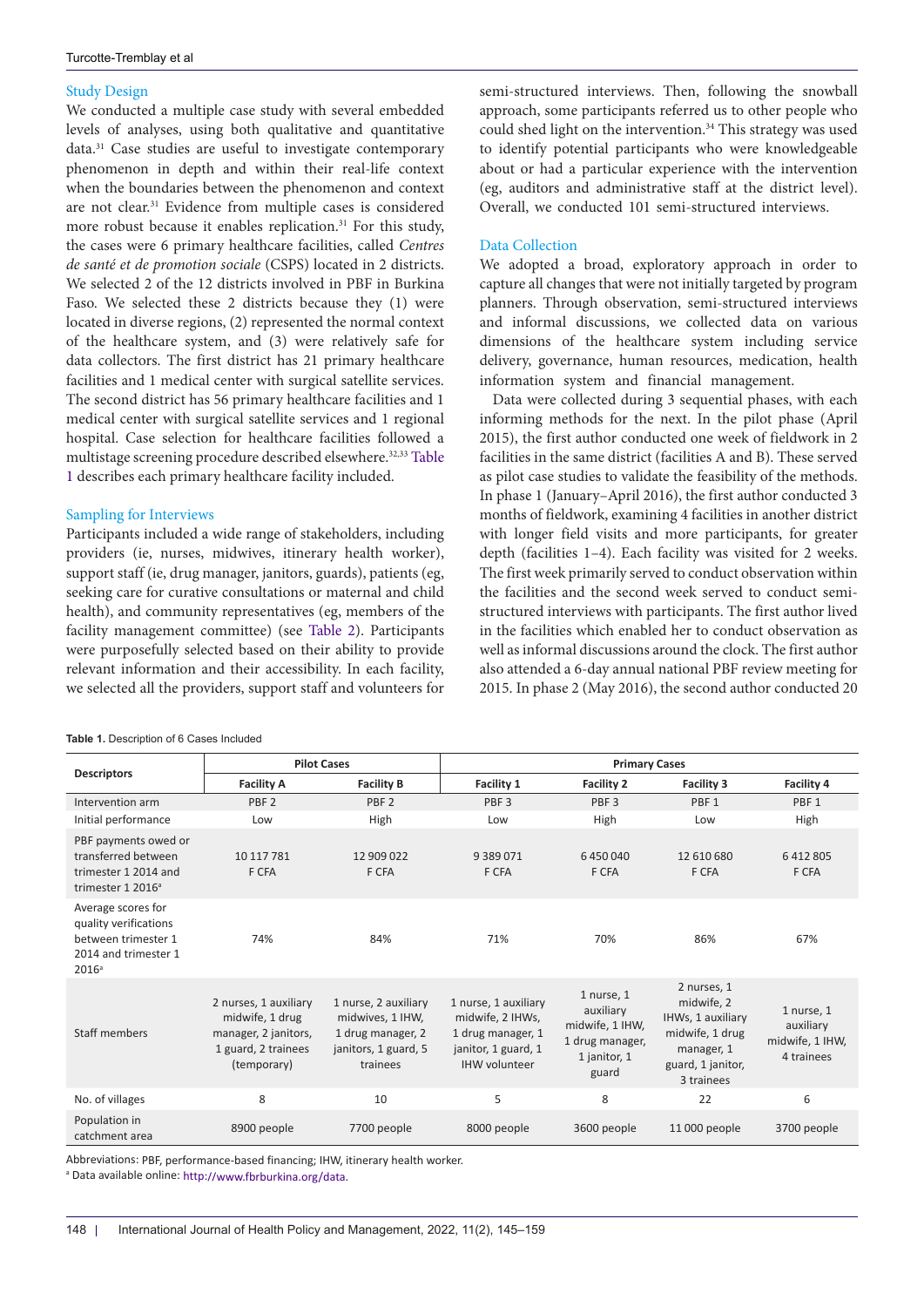<span id="page-4-0"></span>**Table 2.** Demographic Characteristics of Interview Participants

| <b>Characteristics</b>                                                 | n              |
|------------------------------------------------------------------------|----------------|
| Gender                                                                 |                |
| Females                                                                | 31             |
| Males                                                                  | 70             |
| Place of residence                                                     |                |
| Rural                                                                  | 84             |
| Semi-urban                                                             | 15             |
| Urban                                                                  | $\overline{2}$ |
| Education                                                              |                |
| Primary or less                                                        | 29             |
| Secondary                                                              | 29             |
| Post-secondary                                                         | 43             |
| Age group                                                              |                |
| 18-30                                                                  | 16             |
| 31-50                                                                  | 80             |
| 51-70                                                                  | 5              |
| <b>Status</b>                                                          |                |
| <b>Facility level</b>                                                  |                |
| Providers                                                              | 21             |
| Support staff (drug manager, janitor, guard)                           | 15             |
| Volunteers and trainees                                                | 7              |
| Community leaders (eg, COGES, CHWs, counselors)                        | 25             |
| Patients                                                               | 16             |
| District level                                                         |                |
| Administration (eg, manager, accountant)                               | 4              |
| Contracting and verification agents (auditors)                         | 4              |
| Members of associations conducting community verifications             | 7              |
| National level                                                         |                |
| Representative from the PADS                                           | 1              |
| Representative from the results-based financing - technical<br>service | 1              |

Abbreviations: COGES, facilities' management committees; CHWs, community health workers; PADS, program to support health development.

days of fieldwork in those facilities and neighbouring ones, to deepen the assessment of community verifications.

Of the 101 semi-structured interviews conducted, 11 were in the pilot phase; 76 in phase 1; and 14 in phase 2. Our semi-structured interview guides<sup>35</sup> built upon previous questionnaires used for research on diffusion of innovations $36,37$  but were tailored to our objectives and participants (see [Supplementary file 3\)](#page-13-2). They enabled us to assess how factors related to the social system, characteristics of the members, and the nature and use of the intervention interacted to produce consequences over time. Interviews were recorded and local research assistants made verbatim transcriptions.

In total, 258 observation sessions were recorded in research diaries. Observations sites included health facilities and villages. During observation, we collected a wide range of intervention documents (eg, quantity and quality verification reports, index tools) to fuel our analyses.

We also used publicly available secondary quantitative data on service delivery [\(http://www.fbrburkina.org](http://www.fbrburkina.org)). These longitudinal data were collected monthly in each facility for PBF audits. Healthcare workers reported the quantity of healthcare services that were recorded in the medical registers. Then, PBF auditors verified the reported data by

manually recounting the quantity of services. They entered the data into an electronic platform. We accessed and used data collected between 2014 and 2016 on the number of integrated household visits (IHVs) and the number of people who underwent voluntary HIV screening.

We used several strategies to increase the trustworthiness of findings including (1) prolonged engagement on the field, (2) peer debriefing with members of the research team, (3) collection of audio recordings and photographs to test findings, (4) triangulation between sources of information and methods, and (5) member checks with stakeholders to confirm results.<sup>38</sup>

## Data Analyses

The primary unit of analysis was each healthcare facility. We combined deductive and inductive thematic analysis.<sup>39</sup> We began by developing a template of themes based on our theoretical framework. Then, we carefully read the transcripts of the recorded semi-structured interviews and field notes to assign the raw data to the predefined themes. At the same time, we derived new themes that emerged from the data and were judged relevant to our research topic. Data were triangulated by comparing different information sources.<sup>40</sup> QDA Miner, a qualitative data analysis software, was used to code and retrieve text segments. We integrated the results from all data collection phases and used a cross-case synthesis to draw general conclusions. Following a replication logic for multiple case studies, we considered results arising independently from more than one case to be more powerful than those from a single case, and gave the former more importance in the results.<sup>31</sup> To avoid cherry-picking results within the rich material, we only present unintended consequences that emerged in multiple healthcare facilities. We organized a member check in Burkina Faso to confirm the researchers' data interpretation, triangulate results, and validate conclusions.<sup>41</sup> Further member checks were conducted subsequently on specific elements. We selected verbatim quotations from participants and field notes to enable readers to access the raw data and assess the credibility of results.<sup>38</sup>

## **Results**

[Table 2](#page-4-0) presents descriptive statistics of participants. We conducted semi-structured interviews with 101 participants: Thirty-one were women and 70 were men. This discrepancy is due to gender inequalities in the workplace. Over a third of interviewees ( $n=36$ ) worked in facilities either as providers or support staff. Almost a quarter of interviewees  $(n=25)$  were community leaders involved in the healthcare system. At the facility level, we interviewed 21 providers, 15 support staff, 7 trainees or volunteers, 25 community leaders and 16 patients. Almost 80% of participants interviewed were between 31 and 50 years of age because we predominantly interviewed people in the healthcare system's workforce and we did not attempt to conduct interviews with minors.

PBF led to important unintended consequences, classified according to our model in [Table 3.](#page-5-0) In the subsections below, we explain how the nature and use of the intervention interacted with the actors' characteristics and the nature of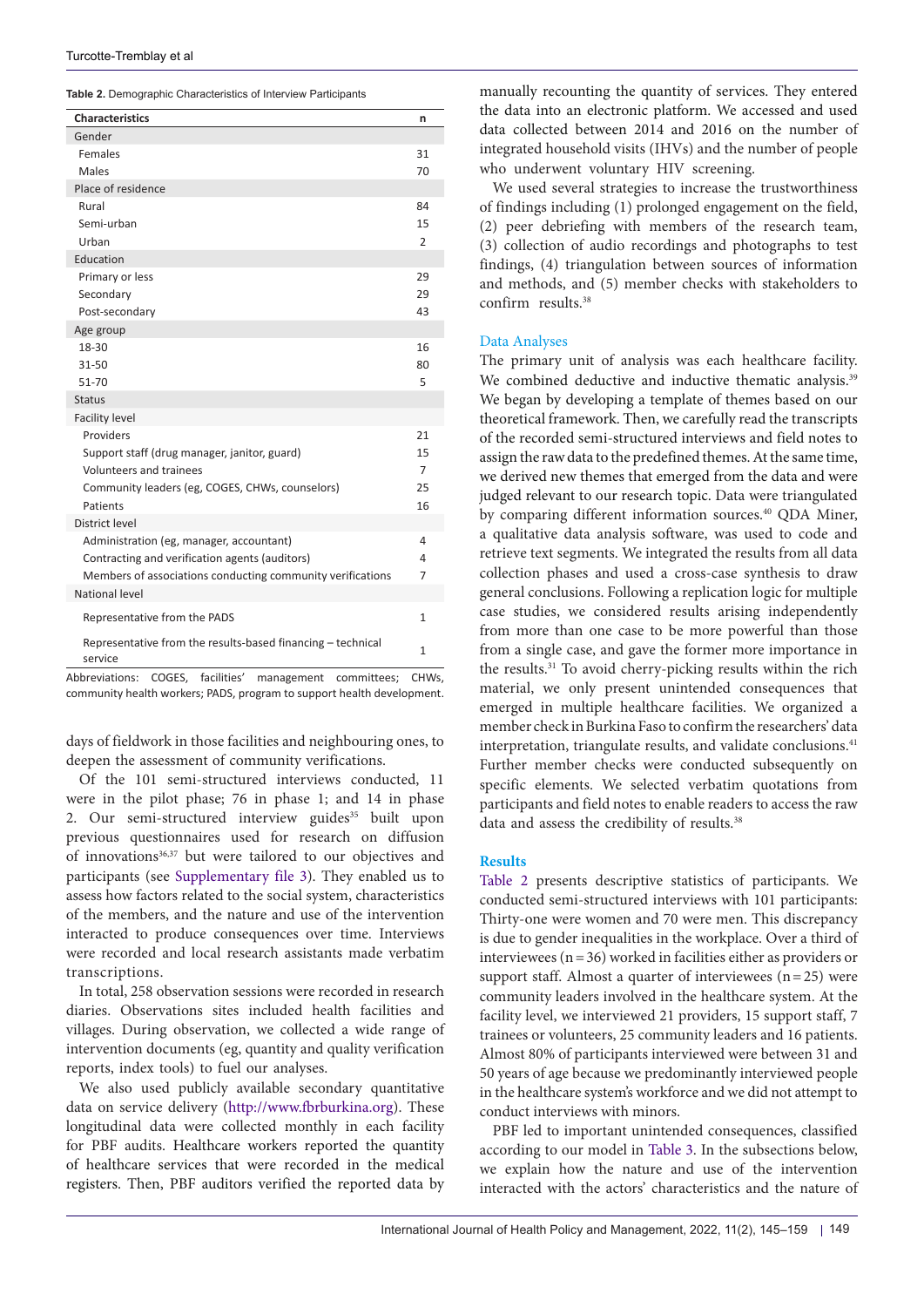the social system to cause these unintended consequences.

# Desirable and Unanticipated

## *Limits on Medication Sales Without Consultations*

Three facilities adopted medication-related strategies to increase the number of consultations recorded in registers. In 2 facilities, staff refused to sell medications to people who did not first consult a provider. In another, the head nurse doubled the cost of medication for people who did not consult providers. Locally, these were perceived as desirable practices that would reduce self-medication. However, a drug manager reported that a small number of patients left without consulting because they could not afford additional costs.

*"Before PBF, many people came to buy drugs but few went for consultations so the head nurse requested that everyone gets a consultation. That way, we can record them in the registers which increases the quantity score when the PBF verifier comes*" (Facility 3, drug manager, observation notes).

# Undesirable and Anticipated

## *Gaming*

Providers and staff members in most facilities adopted gaming strategies, defined as deliberate manipulation of behaviour to secure strategic advantage. One common strategy involved staging facilities when PBF audits were announced. Medication managers in 2 facilities reported keeping medication boxes on the floor and placing them on shelves just before PBF auditors arrived to get quality points. Medication stock cards were updated before verifications. Janitors reported working more when informed that auditors were coming. Another example of staging were the extra lab coats with identity badges that providers made to meet PBF

criteria. Although providers often received high scores for their attire, our observations in all the facilities showed they usually did not wear these coats in their daily practice due to heat. These gaming strategies, adopted in multiple facilities, were instrumental in obtaining PBF points and bonuses.

*"My coat is heavy when it's hot. The days that they [PBF auditors] come, though, I wear it so as not to lose points"*  (Facility 1, drug manager, interview 22).

## *Fixation on Indicators and Subsidies*

PBF sometimes encouraged a narrow emphasis on indicators rather than underlying objectives. For example, some facilities installed curtains to meet PBF confidentiality criteria. Providers often received excellent scores for visual privacy. Yet our observations showed patient confidentiality was regularly compromised, with multiple patients examined simultaneously in most facilities. Moreover, untrained individuals (eg, guards, friends) freely entered consultation rooms, breaching confidentiality.

Staff members appeared fixated more on paperwork than on care provision. In facility 3, for example, a nurse falsified the register for integrated management of childhood illnesses (IMCIs) while unqualified staff treated a child. In facility 4, the medication manager falsified records before a PBF audit while providers sold medication directly to patients (a prohibited practice).

Another example of fixation was that providers in all the facilities regularly filled out many medical registers and new PBF management documents retrospectively (sometimes weeks later) with arbitrary or approximate information to satisfy PBF criteria. In all facilities, growth curves were systematically filled out retrospectively, limiting their utility in clinical practice. Incomplete registers automatically received a

<span id="page-5-0"></span>

| Table 3. Classification of Unintended Consequences |  |  |  |
|----------------------------------------------------|--|--|--|
|----------------------------------------------------|--|--|--|

|             | Anticipated                                                                                                                                                                                                    |                                                              | Unanticipated                                                                                                                                                                                                                                                                                                                                                                                                                                                                                                                                                                                        |                                                              |  |
|-------------|----------------------------------------------------------------------------------------------------------------------------------------------------------------------------------------------------------------|--------------------------------------------------------------|------------------------------------------------------------------------------------------------------------------------------------------------------------------------------------------------------------------------------------------------------------------------------------------------------------------------------------------------------------------------------------------------------------------------------------------------------------------------------------------------------------------------------------------------------------------------------------------------------|--------------------------------------------------------------|--|
|             | <b>Direct (Process)</b>                                                                                                                                                                                        | <b>Indirect (Outcome)</b>                                    | Direct (Process)                                                                                                                                                                                                                                                                                                                                                                                                                                                                                                                                                                                     | <b>Indirect (Outcome)</b>                                    |  |
| Desirable   | No unintended<br>consequence<br>detected in this<br>category                                                                                                                                                   | No unintended<br>consequence<br>detected in this<br>category | Limits on medication sales without consultations                                                                                                                                                                                                                                                                                                                                                                                                                                                                                                                                                     | No unintended<br>consequence<br>detected in this<br>category |  |
| Undesirable | Gaming<br>$\bullet$<br>Fixation on indicators<br>$\bullet$<br>and subsidies<br>Falsification of<br>$\bullet$<br>medical registers and<br>documents<br>Complacency,<br>$\bullet$<br>collusion and<br>complicity | No unintended<br>consequence<br>detected in this<br>category | Teaching trainees improper practices<br>$\bullet$<br>Overwhelming paperwork<br>Pursuit of narrow performance indicators<br>Manipulation of index tools<br>Tensions and conflicts related to index tools<br>Staff's dissatisfaction and demotivation due to payment<br>delays<br>Suboptimal planning due to payment delays<br><b>Financial issues</b><br>Frustrations for providers not eligible for quality points<br>Tensions between managerial autonomy and top-down<br>control<br>Activities delayed and reduced due to gradual<br>withdrawal of other funding<br>A "budgetivorous" intervention | No unintended<br>consequence<br>detected in this<br>category |  |

S[upplementary file 4](#page-13-3) specifies how the anticipated consequences were addressed in the intervention guides.30,42

Note that intended consequences are not included in this analysis.

According to our framework, the dark and light grey segments indicate "mostly intended" and "mostly unintended" consequences, respectively.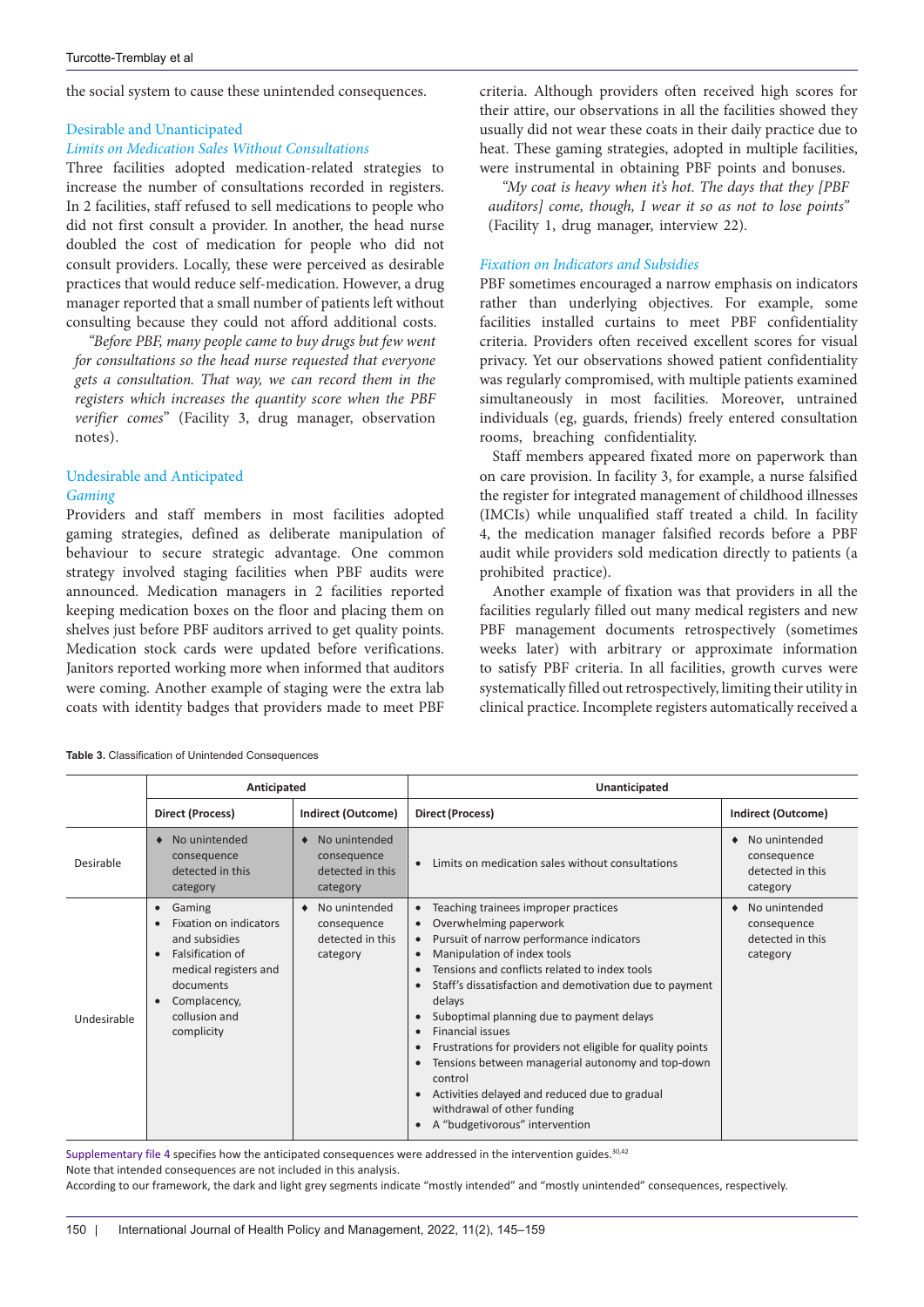score of zero during PBF audits, so providers often invented information to fill in blanks. While some retrospective filling of registers had occurred before PBF, it was now done more systematically to avoid leaving any blanks. Some providers openly admitted doing more retrospective filling with PBF so they would not be shamed or outperformed by other facilities in the reporting of scores.

*"The manager, at the end of each month, tells me he has to update his papers to be compliant so that the other CSPSs don't outdo him…. he explains to me that they received suchand-such a resource"* (Facility 3, management committee member, interview 79).

Providers also displayed fixation on subsidies. For example, providers in all facilities were fixated on the number of paid IHVs, perceived as a "quota" not to be exceeded. In facility 3, the head nurse expressed discontent when IHVs were disqualified during a PBF audit because he "lost money," but displayed no concern regarding their poor quality, the reason for disqualification. Fixation on subsidies also motivated providers' threats to stop certain activities if PBF payment delays continued.

*"Before PBF, people just worked, no one complained; now, with PBF, all people talk about is subsidies, subsidies, and it's become a kind of obsession that's a constant hassle"* (National manager, interview 105).

#### *Falsification of Medical Registers and Documents*

Providers across facilities deliberately manipulated medical registers and documents, such that the reported quantity and quality of care differed from what was actually delivered ([Supplementary file 5\)](#page-13-4). Providers in all facilities routinely modified documents ahead of audits to meet PBF criteria. This falsification was time-consuming and conducted openly. We were able to infer causal relationships between PBF and falsification of registers by combining complementary evidence: (1) providers explicitly referred to PBF while falsifying registers; (2) some routinely falsified registers were created specifically for PBF; (3) some of the falsification was conducted in preparation for PBF quantity and quality audits; and (4) PBF audit reports showed providers were initially criticized for not filling out registers, which were then falsified during later stages. Ultimately, falsification of registers and documentation was instrumentalized to obtain higher scores and subsidies, as highlighted by this midwife who was repeatedly observed falsifying partographs and other medical registers during the course of this study:

*"The first time that the PBF auditors came, I had 30 partographs and I was given a score of zero everywhere. I almost shed tears. It hurt me a lot because I had taken the blood pressure every 2 hours and they said that it should be every 4 hours (…) Since that day, I always get a score of 100%"* (Facility 4, provider, interview 85).

Participants reported numerous factors that explained this practice, such as pressure to perform, competition between facilities, implementation challenges (eg, shortage of qualified staff, time required to complete registers), strict PBF criteria unadapted to local realities (eg, lengthy forms with no leeway for omissions), and desire for premiums. Moreover, some

registers had not been part of the providers' daily practice before PBF. Providers sometimes dismissed the registers as "papers" (ie, externally imposed bureaucracy) and explained that they did not, in fact, subscribe to their importance. They also reported that some registers did not serve their needs.

Audits did not always detect falsification. Providers entered false consultations directly into medical registers, then manually counted the numbers of monthly services (real and false). They declared these numbers during audits. PBF auditors checked these numbers by manually recounting the services reported in the same medical registers. Because the original source of information (ie, registers) had been tampered with, auditors often could not distinguish between real and false consultations. Occasional differences detected between numbers declared by providers and auditors' validated numbers usually reflected calculation errors related to manual counting rather than falsification attempts (which remained undetected).

Some participants at the district and national levels reported being aware of the falsification of registers. PBF auditors were trained to look for signs that data had been falsified, such as use of the same pen or corrector fluid. Providers adapted their falsification strategies accordingly to avoid detection. Auditors explained they were unable to determine whether patients truly received services reported in the registers because they did not observe care in real time.

[Table 4](#page-7-0) presents the types of services routinely falsified, including registers for IMCIs, IHVs, and maternity ward consultations. Below, we present examples of the various types of falsifications for incentivized services.

IMCI: In an annual PBF meeting, [Figure 2](#page-8-0) was presented to show that, in facilities in PBF districts, the percentage of children treated using the IMCI strategy increased after PBF was implemented (January 2014) compared to facilities in other districts. Participants at the local and national levels argued that the increase in the utilization of the IMCI strategy was one of the main strengths of PBF. Our observation, however, showed that IMCI registers, which determined about 10% of PBF quality scores, were consistently falsified and filled out retrospectively in at least 3 facilities; they were never used or filled out during consultations, despite the fact that some questions required patients' input. Those registers were often filled out by another provider than the one who provided care and subsequently signed by a provider who met the qualifications for PBF audits. In facility 4, for example, the drug manager filled out the IMCI registers at his house during his free time, even though he was neither qualified nor present during consultations.

Partograph: According to the official discourse of local actors, the percentage of births conducted using a partograph increased considerably due to PBF (see [Figure 3](#page-8-1) presented in an annual PBF meeting). Facilities often received high quality scores for the "proportion of births followed with the help of a partograph" and for "quality of the surveillance for labour and delivery." Observation in the majority of facilities, however, showed that partograph registers were not routinely used during the childbirth process, despite the fact that some information needed to be reported in a timely fashion to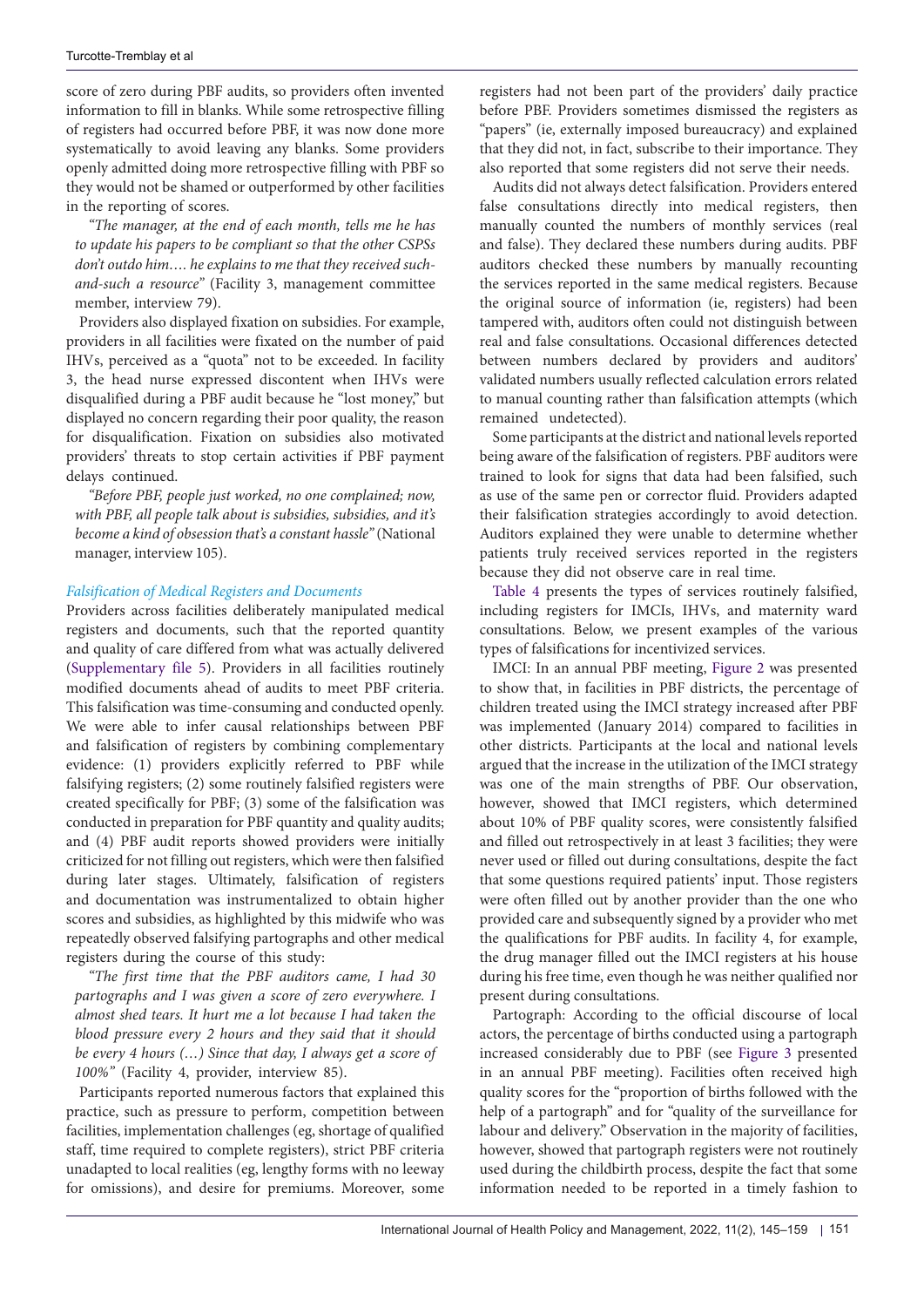#### <span id="page-7-0"></span>**Table 4.** Examples of Falsified Healthcare Services or Information to Qualify for PBF Subsidies or Bonuses

| <b>Services Falsified</b>                | <b>Examples of Citations</b>                                                                                                                                                                                                                                                                                                                                                                                                                                                                                                                                                                                                                                                                                                                                                                                                                                                                                                                                                                                                                                                                                                          |
|------------------------------------------|---------------------------------------------------------------------------------------------------------------------------------------------------------------------------------------------------------------------------------------------------------------------------------------------------------------------------------------------------------------------------------------------------------------------------------------------------------------------------------------------------------------------------------------------------------------------------------------------------------------------------------------------------------------------------------------------------------------------------------------------------------------------------------------------------------------------------------------------------------------------------------------------------------------------------------------------------------------------------------------------------------------------------------------------------------------------------------------------------------------------------------------|
| <b>IMCI</b>                              | "On seeing the drug manager filling out the IMCI register at his home, with no patients, a midwife from a neighbouring facility<br>asked, "You are filling those out because of PBF, [aren't you]?" The drug manager mumbled a response. The midwife quickly<br>said, "I'm not a PBF auditor!" and changed the subject" (Facility 4, observation notes).                                                                                                                                                                                                                                                                                                                                                                                                                                                                                                                                                                                                                                                                                                                                                                              |
|                                          | "Providers systematically enter children in the register and consider those children to have been managed with the IMCI<br>approach, even if the IMCI procedure was not used. Some districts even have 100% of consultations using the IMCI approach,<br>which is false  there's money to be made with PBF, so there are risks of fraud" (National manager, discussion).                                                                                                                                                                                                                                                                                                                                                                                                                                                                                                                                                                                                                                                                                                                                                              |
| Partographs                              | "Yes, I do deliveries and when I do, I don't use the partograph. I put the time of arrival, I do the delivery, and when the birth<br>attendant comes, she does her partograph Because if I do the partograph, the PBF auditors will invalidate it [give a score of<br>zero] because I'm an itinerant health worker and I'm not supposed to do deliveries" (Facility 4, provider, interview 9).                                                                                                                                                                                                                                                                                                                                                                                                                                                                                                                                                                                                                                                                                                                                        |
|                                          | "On Sunday, March 13 … the birth attendant sat on her mat with the partograph register. She filled out partographs for March<br>8 and March 11 from A to Z  For the delivery on March 11, the birth attendant was not working at the facility. She was at a<br>wedding in another city" (Facility 2, observation notes).                                                                                                                                                                                                                                                                                                                                                                                                                                                                                                                                                                                                                                                                                                                                                                                                              |
| Integrated household<br>visits           | "The drug manager and the IHW trainee sat down to finalize the household visit forms because the PBF auditor was supposed<br>to be there at 3 PM for the quantity audit. They were stressed! 'Give me a date!' the manager said to the IHW trainee.<br>He randomly added about a dozen dates for visits and another dozen for follow-up appointments. Then he signed for the<br>community health workers and even for heads of households. The other trainee arrived and asked, 'What, lying again!?' The<br>drug manager counted the forms and realized that the strong and weak points and the analysis had not been filled out He<br>asked me to fill out the forms, even though I wasn't present during the visit and am not trained as a health provider" (Facility<br>4, observation notes).                                                                                                                                                                                                                                                                                                                                    |
| Consultations in maternity<br>ward       | "Three providers met at the itinerant health worker's home to count the number of consultations for the PBF audit that was to<br>take place in 2 days. They started at 6:13 PM and ended at 10:16 PM  'It's low, low,' the head nurse said to the birth attendant<br>on seeing the number of children between 12-23 months seen in consultation The itinerant health worker said, 'We just have<br>to add in the register for those who didn't come. We'll fix it.' The head nurse replied, 'We'll count first and fix afterward, if<br>need be.' At one point, the head nurse added a consultation. He filled in an entire column, even though we had no patients"<br>(Facility 2, observation notes).<br>"The midwife filled out the postnatal consultation register using the birth register. She filled in several consultations with no<br>patients there  She left the maternity ward saying, 'PBF gets on my nerves! Just hearing the name gives me a headache!'"<br>(Facility 3, observation notes).<br>"The birth attendant was filling out the prenatal consultations register in the maternity ward. She added at least 10 |
| Appointment dates                        | consultations, even though there were no patients or pregnant women near her" (Facility 3, observation notes).<br>"Some women are illiterate. We try to tell them the appointment is in 4 Thursdays, but sometimes they come a few days early.<br>Some villages are more than 10 km away round-trip. Those women come by bicycle or even on foot if their husbands aren't<br>there. We can't tell those women it's the wrong day, come back in 5 days, because they won't come back. But if we enter the<br>real date, we'll be penalized by PBF because it's not one month later. So we don't write that date  There are reasons for low<br>attendance that aren't due to the providers' motivation, such as illiterate women or the distances of villages. PBF should have<br>more flexible criteria for that" (Facility 3, provider, observation notes).                                                                                                                                                                                                                                                                           |
| Providers' identity and<br>qualification | "The head nurse recopied all the consultations into the real register and signed as if he had delivered the services. But he was<br>in another city He made corrections as he went along" (Facility 2, observation notes).                                                                                                                                                                                                                                                                                                                                                                                                                                                                                                                                                                                                                                                                                                                                                                                                                                                                                                            |
|                                          | "There were also overdeclarations" (National manager, discussion).                                                                                                                                                                                                                                                                                                                                                                                                                                                                                                                                                                                                                                                                                                                                                                                                                                                                                                                                                                                                                                                                    |
| HIV screening                            | "We can't even figure out where the reagents the providers use come from. They're not from the healthcare system" (National<br>manager 106, discussion).                                                                                                                                                                                                                                                                                                                                                                                                                                                                                                                                                                                                                                                                                                                                                                                                                                                                                                                                                                              |
| Prescriptions                            | "What we've seen is that sometimes [providers] report in registers having prescribed what the [diagnostic and treatment]<br>Guide recommends, but really they've prescribed something else" (National manager 106, discussion).                                                                                                                                                                                                                                                                                                                                                                                                                                                                                                                                                                                                                                                                                                                                                                                                                                                                                                       |
| Other health data                        | "The midwife came and added at least 3 prenatal consultations, even though there were no pregnant women here. One of<br>the additions was for March 25, but it was March 26. Then, she counted the total number of prenatal consultations for their<br>monthly report to be submitted to the district management team" (Facility 3, observation notes).                                                                                                                                                                                                                                                                                                                                                                                                                                                                                                                                                                                                                                                                                                                                                                               |
| Absences                                 | "The book is there, but absences are not noted" (Facility 1, staff, interview 23).                                                                                                                                                                                                                                                                                                                                                                                                                                                                                                                                                                                                                                                                                                                                                                                                                                                                                                                                                                                                                                                    |

Abbreviations: PBF, performance-based financing; IMCI, integrated management of childhood illness; IHW, itinerary health worker.

guide clinical decisions. Data reported in partographs were estimated or invented to meet quality evaluation criteria. Partographs were commonly filled out by a qualified provider who did not necessarily attend the birth, sometimes days after the delivery, just before PBF audits. In case 2, for example, the birth attendant calmly filled out multiple partographs in her home, while sitting on a mat, drinking tea. She created a false partograph for a delivery conducted by the itinerant health worker, in her absence, to get PBF quality points. In case 4, the itinerant health worker explicitly explained how

the partographs were falsified for PBF verifications.

IHVs: Under PBF, providers were required to adopt new procedures and forms for conducting IHVs. Participants pointed to the increased number of IHVs conducted over time as one of the main positive effects of PBF [\(Figure 4\)](#page-8-2). Providers across facilities often received high quality scores for IHVs. During the data collection period, however, we did not witness a single provider conduct a proper IHV, despite the fact that providers reported the maximum number of paid IHVs. Observation showed that providers used various strategies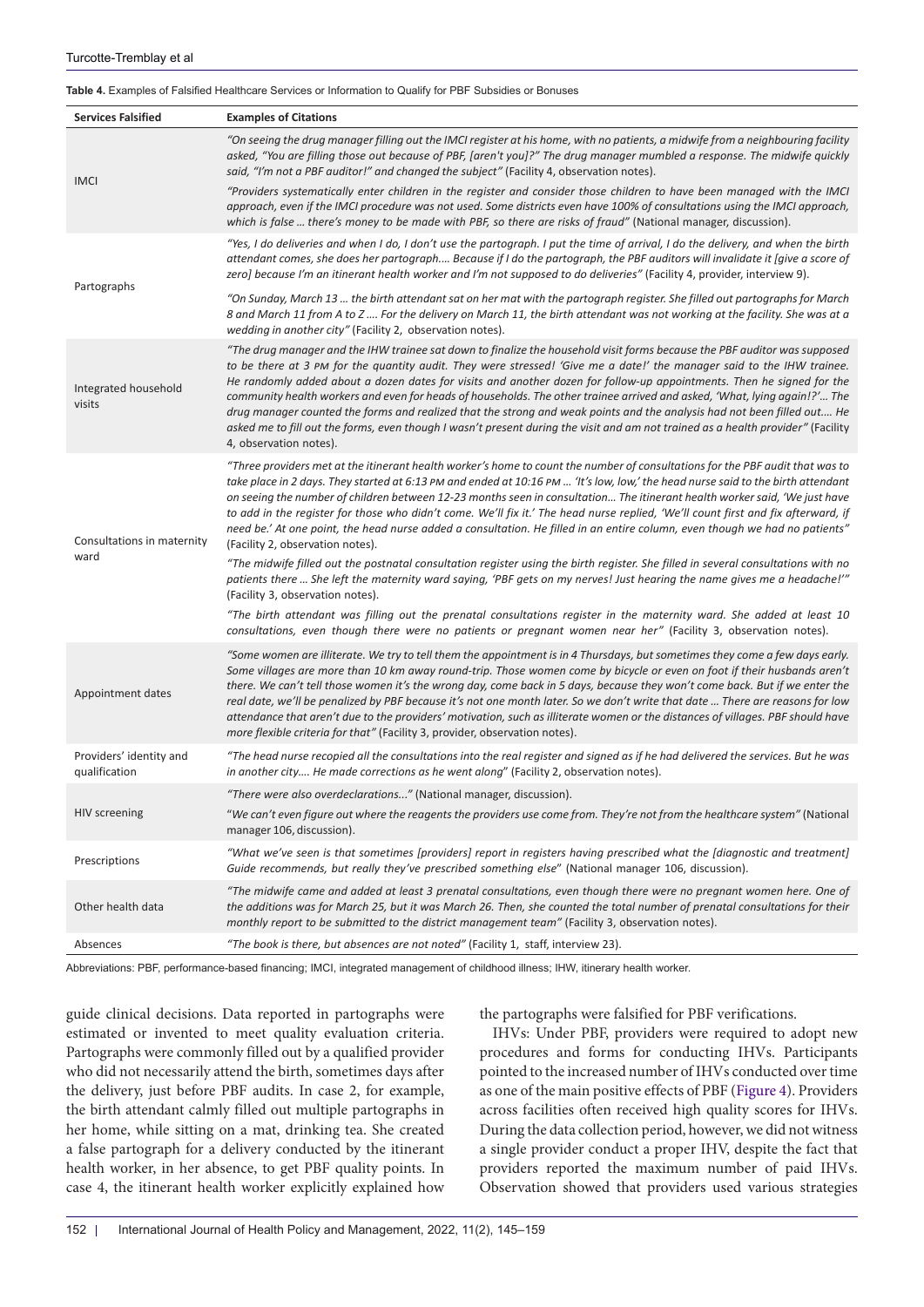<span id="page-8-0"></span>

**Figure 2.** Percentage of Children Treated Using the IMCI Approach in PBF and Control Districts.43 Abbreviations: PBF, performance-based financing; IMCI, integrated management of childhood illness. **Figure 4.** Number of IHVs Per Trimester for 4 Main Facilities. Abbreviations:

<span id="page-8-1"></span>

**Figure 3**. Percentage of Births Conducted Using a Partograph in PBF Districts Compared to Control Districts.43 Abbreviation: PBF, performance-based financing.

to manipulate the actual conduct of IHVs, which were considered "well paid." Providers in at least 3 facilities falsified IHV forms and conducted IHVs of low quality. For example, providers filled out IHV forms minutes before PBF audits and falsified their content, including signatures of individuals purported to have been present, dates of appointments, and household analyses. The forms were sometimes filled out by individuals who were either not present during the reported visits nor even qualified to conduct them. In case 3, a midwife used women in the maternity ward to complete the forms rapidly without actually visiting their households. Another nurse conducted 8 household visits in 3 hours, despite reports that each visit takes one hour. The content of the lengthy IHVs forms was often superficial, citing the same strengths, weaknesses, causes, and plans across all households. PBF managers confirmed that they observed "fraud" and "major abuses" regarding IHVs and attempted various strategies to resolve this issue (eg, putting a cap on the number paid, suspending the purchase of IHVs).

HIV screening: Quantitative data suggests an increase in the number of voluntary screenings in 2015 and early 2016 ([Figure 5\)](#page-9-0). However, qualitative data suggested that providers falsely reported HIV screenings. Observation revealed few HIV screenings during consultations across facilities. In case 2, the facility with the highest number of screenings, observation revealed that providers prepared for a PBF audit by creating a new HIV register to report voluntary screenings

<span id="page-8-2"></span>

PBF, performance-based financing; IHVs, integrated household visit. Source: http://www.fbrburkina.org/data/element/16.

for past patients and ensuring dates were concordant to avoid looking suspicious. PBF managers explained that "over declarations" were indicated by non-concordance between the stock of reagents available in the country and the number of reported screenings. To discourage abuses, the unit fee for this activity was lowered. PBF auditors became stricter, verifying concordance between the quantity of reagents used and the number of people reported as screened. This partly explains the reduction in reported screenings seen in [Figure 5](#page-9-0) during the third trimester of 2016.

Consultations: False consultations were added for patients followed in the maternity ward in at least 2 facilities. For example, when preparing for a PBF audit, providers in case 2 realized they had conducted few consultations for healthy children between 12-23 months, so they simply added consultations for former patients. Similarly, in case 3, providers regularly added false prenatal consultations for: (1) pregnant women who missed their appointments; (2) postnatal consultations for women who gave birth in the facility; and (3) children treated for malnutrition. Expected consultation dates were filled out with a pen in advance and patient information was filled in even if they did not come.

*"The midwife was sitting on the bench with the registers for moderately and severely acute malnourished children. She recorded data for about ten additional malnourished children who weren't there.... She had no health booklets in her hands and no children around her"* (Facility 3, observation notes).

## *Complacency, Collusion, and Complicity*

There was complacency, collusion, and complicity between providers and managers around manipulating data to improve PBF scores. In all facilities, providers regularly witnessed each other falsifying registers without intervening. Supervisors were sometimes directly or indirectly involved in data falsification and manipulation. In facility B, before a quality audit, a district-level manager asked providers to place a trash container in front of the facility and to wear their lab coats. One PBF auditor also told the medication manager how to prepare receipts that would meet PBF criteria without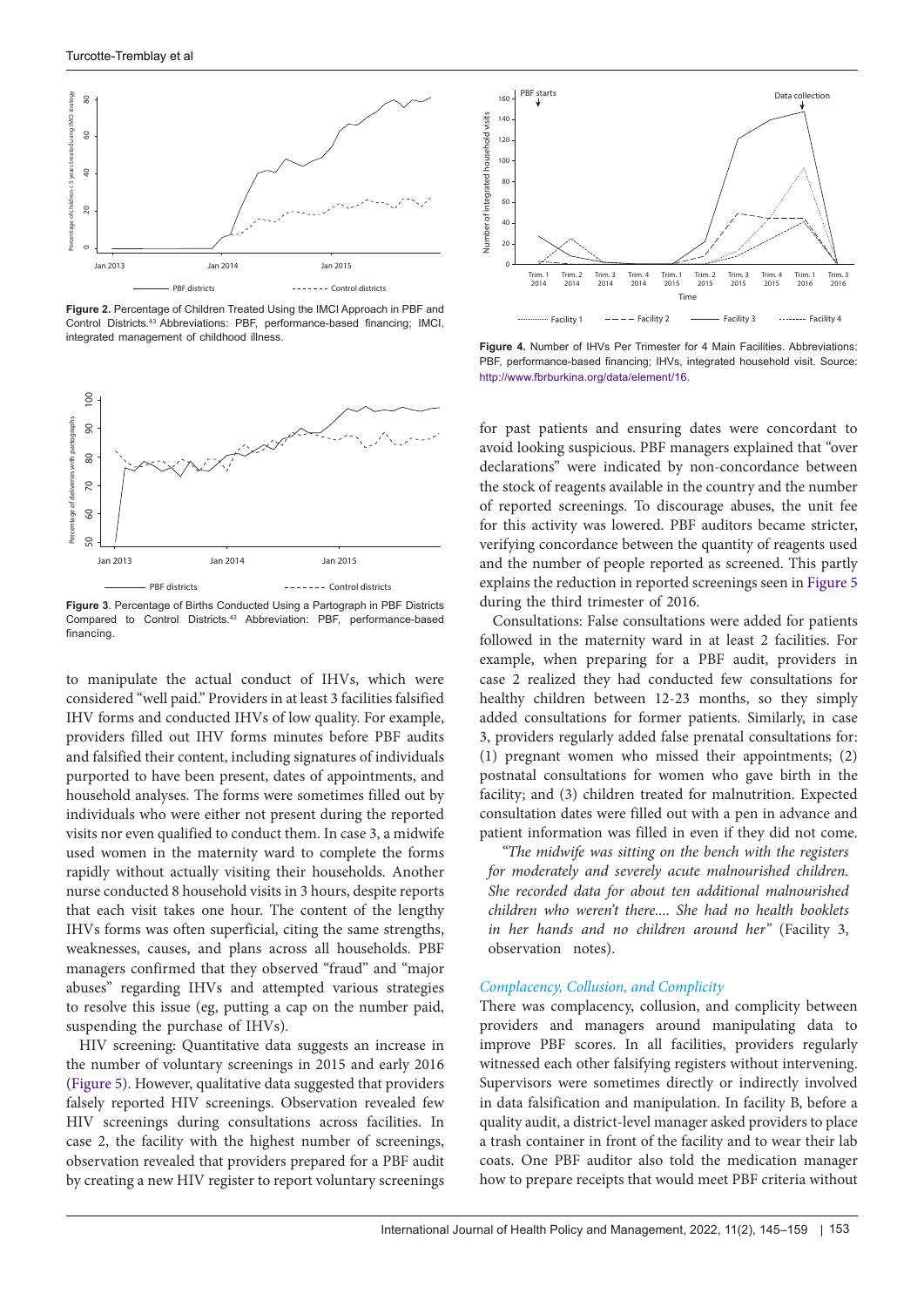<span id="page-9-0"></span>

**Figure 5.** Number of People Who Underwent Voluntary HIV Screening Over Time. Abbreviation: PBF, performance-based financing. Source: [http://www.](http://www.fbrburkina.org/data/element/17) [fbrburkina.org/data/element/17.](http://www.fbrburkina.org/data/element/17)

Note: The data collection indicated in the graph refers to the present study.

giving these receipts to patients who purchased medication. In facility 1, a district supervisor advised providers to report a single absence so they could meet PBF criteria without having to report real absences. In facility 3, the head nurse encouraged the midwife to treat children as severely malnourished (an incentivized service), regardless of her clinical assessment. In all these examples, participants explicitly referred to PBF to justify their behaviour.

Under PBF, the different healthcare system levels received performance-based payments. The performance of one level (eg, facilities) influenced that of others (eg, districts). Thus, managers, some of whom were PBF auditors, had vested interests in protecting facilities. In 28 months of implementation, no district management team reported any fraud in PBF facilities. No sanctions were given for data falsification in any intervention district. This is consistent with the broader social system, wherein providers have a history of mutual protection.

*"The supervisor said, It's not possible that no one was absent during the month! Chief [nurse], you have to take the hit yourself and put yourself down for one day absent, just one day, so we [district management team] can get our 65 points! We got zero in the last trimester because of that. It sent shivers down our spine!"* (Facility 1, observation notes).

# Unanticipated and Undesirable *Teaching Trainees Improper Practices*

Trainees doing internships in 4 PBF facilities often witnessed or participated in the falsification of registers to increase PBF scores. In at least 2 of these facilities, providers showed trainees tricks to avoid detection, such as filling out partographs in reverse, and ensuring consistency in information, and even handwriting, across registers.

*"The midwife arbitrarily changed the register filled out by the trainee in an earlier consultation, telling her, 'Everything must be filled. Everything! Otherwise, it's zero! They don't care about you. PBF makes us write a lot. Too much! All information needs to be consistent. Otherwise, they know you want to cheat, but that you can't'*" (Facility 4, observation notes).

#### *Overwhelming Paperwork*

PBF considerably increased the paperwork load. While many registers existed prior to the PBF implementation, they were generally neglected in day-to-day practice. With PBF, some registers were modified to collect more information (eg, providers' signatures and qualifications). Other documents were added for PBF purposes (eg, performance improvement plans, index tools, household visit forms). Consequently, the majority of providers across facilities complained that PBF required them to write "too much," considering the staff shortages. To illustrate this, one head nurse exclaimed, "PBF is ink!"

## *Pursuit of Narrow Performance Indicators*

PBF auditors and managers sometimes focused on narrow/ specific performance indicators that were perceived locally as irrelevant in the context, unrealistic, or too costly. For example, one PBF indicator referred to having a fence around the facility. No facilities were fenced, so auditors repeatedly recommended fence-building. At a national meeting, the district management team even presented the lack of fences as the primary difficulty relating to quality of care, exhibiting a "tunnel vision" focused on phenomena that were quantifiable in the performance measurement scheme. Under pressure, providers often included "building a fence" or "documenting facility boundaries" as objectives in performance improvement plans. However, most providers interviewed explicitly expressed low buy-in or disagreement with these objectives.

#### *Manipulation of Index Tools*

With PBF, facilities were required to fill out a financial planning instrument, the index tool, each month to determine the premiums each worker should receive. The amount available for staff premiums depended on the characteristics of the facility (eg, revenues, expenses, savings) and the healthcare staff (eg, qualifications, years of experience, absences, individual evaluation scores). In most facilities, head nurses and staff manipulated data in the index tool for their own financial gain by either: (1) reducing the number of years of experience of other staff members (sometimes illiterate); (2) reporting the wrong staff qualification category of other staff members; (3) lowering a staff member's individual evaluation score; (4) artificially inflating planned expenses to keep money for themselves; (5) under-reporting real expenditures to have more funds available for staff premiums; and (6) failing to report actual absences.

*"PBF is tactical. If we buy another [childbirth] delivery table, there will be nothing left for the workers"* (Facility 3, provider, observation notes).

"*They [providers] deliberately decided not to buy drugs to increase their profit margin and thereby increase their premium"* (National manager, discussion).

#### *Tensions and Conflicts Related to Index Tools*

The index tool caused tensions and conflicts among stakeholders. First, providers were frustrated to learn they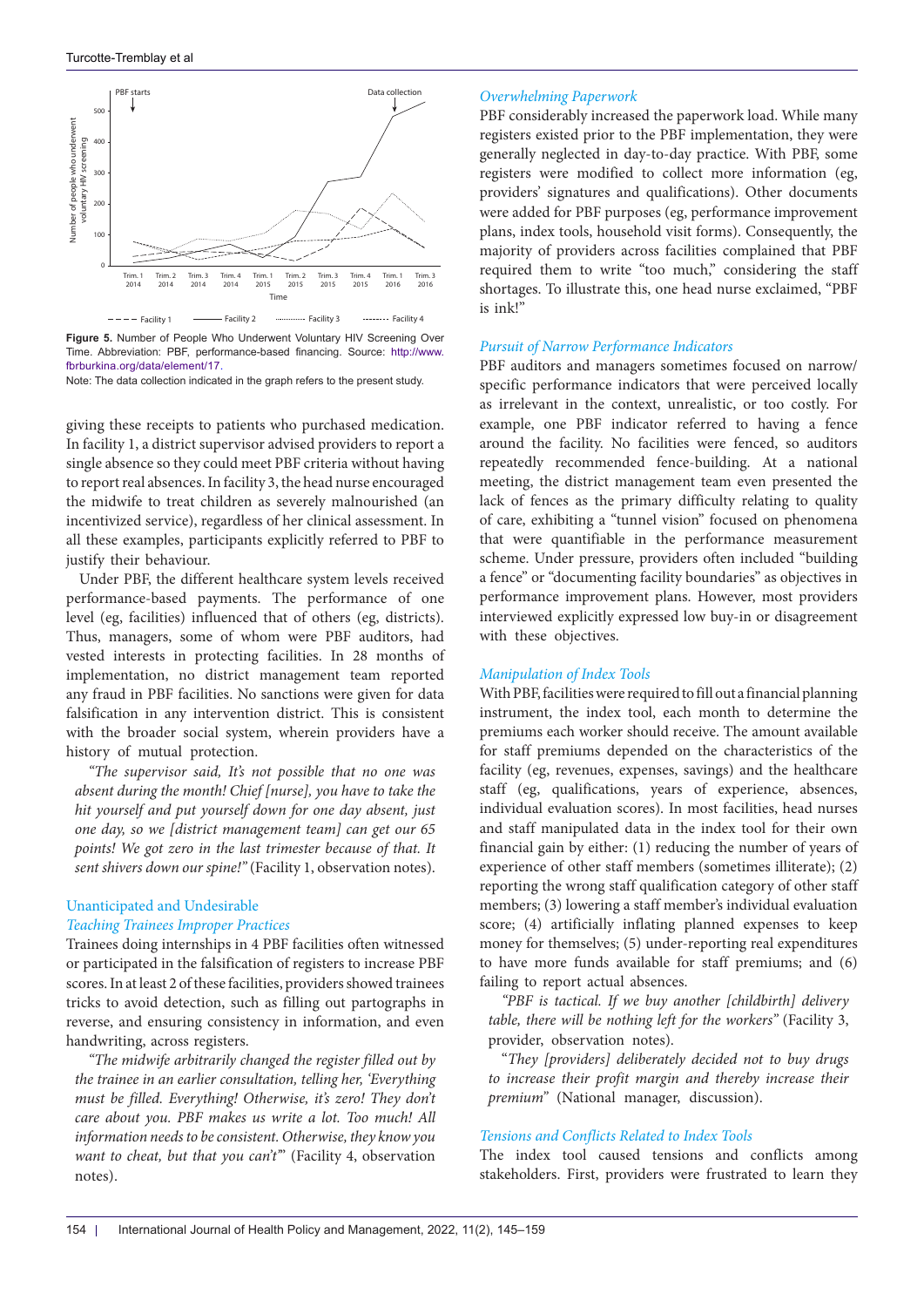were receiving a considerably lower percentage of revenues as premiums than in the pre-pilot study. At the time of data collection, the index tools explicitly stipulated that the percentage of premiums given to providers should not exceed 30% of a facility' revenues. Second, some providers were dissatisfied with the points attributed for different levels of responsibility. The tool automatically gave head nurses 20 points, which did not necessarily reflect the workload distribution. Third, the lack of transparency of some head nurses when filling out the index tool often provoked internal conflicts. Lastly, in most healthcare facilities, participants reported that the lack of formal inclusion of community representatives in index tools caused dissatisfaction, conflicts, and even demotivation. In PBF, community representatives involved in the management committee were required to update documentation, purchase medication, maintain the outside premises, withdraw subsidies from banks, etc. Participants revealed how this devalued their work, stating that they were "excluded," "not part of the team," "not important among these people," and "doing nothing to increase subsidies."

## *Frustrations for Providers not Eligible for Quality Points*

With PBF, medical registers were modified so that providers specified their names and qualifications. Some services provided by certain categories of providers were not eligible for quality points. However, this criterion clashed with local practices. For example, prior to PBF, itinerant health workers (trained to conduct health promotion activities), and birth attendants (trained to provide support in maternity wards) routinely treated patients by themselves. During quality audits, however, some of their consultations automatically received a score of zero under the justification that they were "unqualified." Itinerant health workers and birth attendants expressed frustration at this perceived injustice. Most providers contested this evaluation criterion, arguing that it was not adapted to the local context, given: (1) staff shortages and the difficulty of hiring staff; (2) these workers' life-saving work; (3) head nurses' mobility; and (4) the fact that all providers followed the same diagnostic and treatment guide.

In 5 facilities, providers developed strategies to systematically falsify the identities of unqualified providers who treated patients. Itinerant health workers, birth attendants, and trainees delivered services but left the signature/qualification columns blank. Later, qualified providers signed their names and qualifications despite their absence during these consultations.

*"What hurts me with PBF is that our actions are not considered quality. This morning, I did a delivery and it went very well, but it's not considered quality. Yet I do the same acts. So, the midwife or head nurse will sign the register. It's not fair"* (Facility 2, itinerary health agent, observation notes).

## *Staff's Dissatisfaction and Demotivation Due to Payment Delays*

While most participants indicated that PBF was more advantageous than previous practices, the long payment delays were a source of dissatisfaction and demotivation across all facilities. During the study period, payment delays for quantity-related subsidies were over 6 months, while those for quality-related bonuses were over 16 months. The quality improvement bonus was cancelled altogether. Many participants reported that delays were getting longer and PBF was losing its dynamism. Their dissatisfaction was exacerbated by the lack of communication regarding the causes of delays and their increased workload.

## *Suboptimal Planning Due to Payment Delays*

Every month, providers were required to plan expenditures using PBF management tools (eg, performance improvement plan, index tool). Providers were required to fill out the index tool as if monthly subsidies were already available. However, long payment delays limited the practical application of PBF management tools across all the facilities. Numerous participants described this as having "virtual money" that could not actually be spent.

*"The problem with the performance improvement plan is that you plan activities but then don't have the means to do them because the transfers are late"* (Facility 3, provider, interview 72).

## *Financial Issues*

Overall, the facilities' management teams reported having more funds than before PBF. These were used, for example, to replenish medication stocks. However, many participants complained that payment delays caused financial issues over time, especially for small or vulnerable facilities. Under the PBF principle of managerial autonomy, many expenses previously covered by district management teams had been transferred to facilities, such as photocopying, meetings, training costs, mattresses, and carbonized receipts. PBF also generated specific expenses, such as food and drinks for auditors, copies of longer forms and new documentation, PBF meetings, and materials recommended by auditors. While payment delays were a challenge for some facilities, the financial gaps were covered once subsidies were transferred.

## *Tensions Between Managerial Autonomy and Top-Down Control*

PBF increased facilities' managerial autonomy by allowing providers to make expenditures up to 50 000 F CFA without the district managers' approval and to recruit additional staff. At the same time, however, PBF was perceived as a directed, top-down approach. A few participants perceived PBF as a form of control. To prevent mismanagement, providers had to follow strict guidelines on how to spend revenues. Ninety percent of revenues from the drug depot had to be used to buy more medication. Providers could only take premiums if the facility's savings covered operating costs for 90 days. In theory, premiums for workers could not exceed 30% of revenues, but in reality, PBF auditors and district management teams constantly reduced this percentage in the index tool (eg, to 12%–17%) to increase bank reserves. They often modified the index tool content without consulting providers or obtaining consent. Moreover, coercive measures were used to force the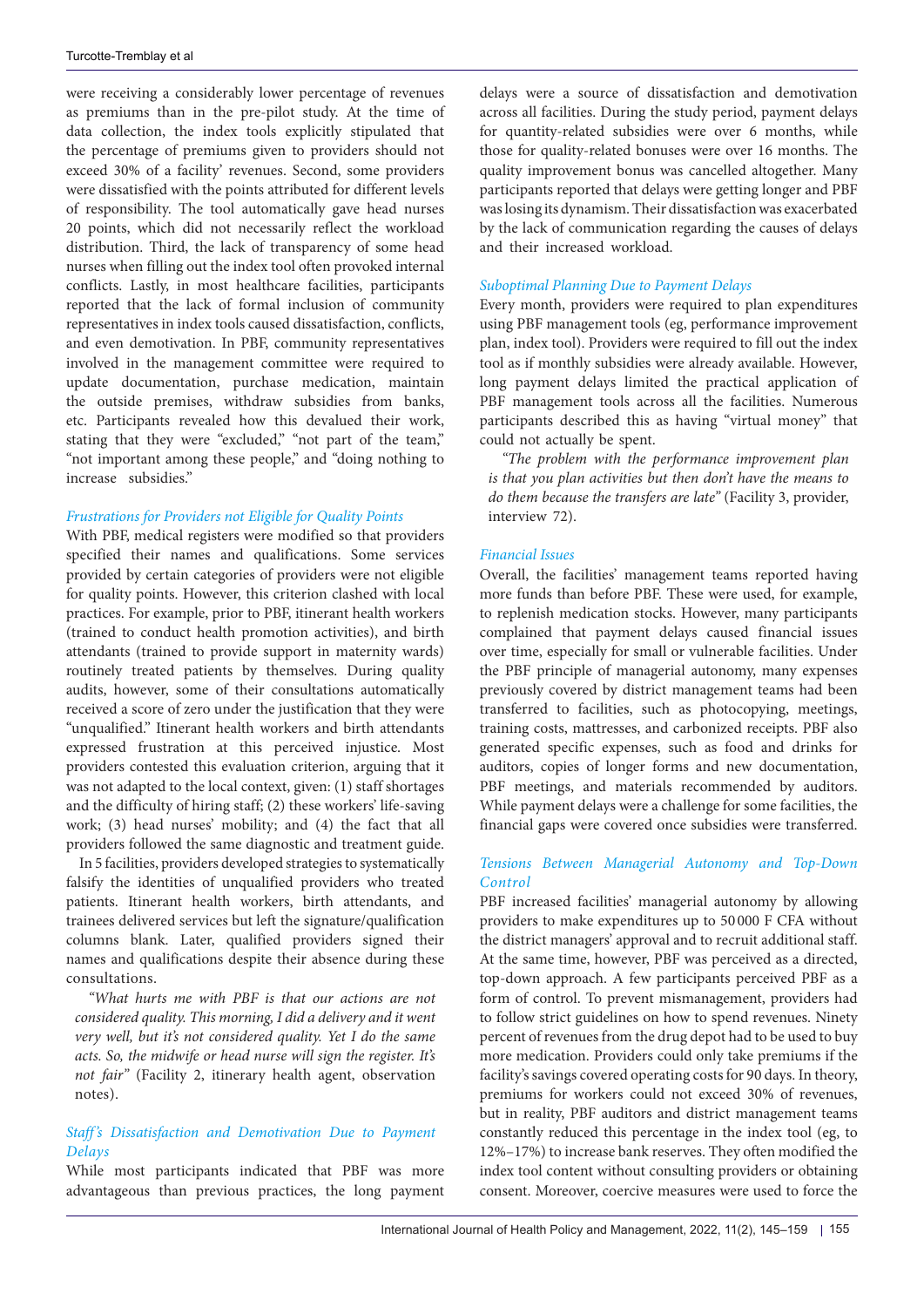adoption of PBF. Facilities that did not follow PBF guidelines or whose performance was not adequate were threatened with suspension. Also, head nurses were required to comply with PBF guidelines as part of their mandate. Thus, there was growing tension between the principle of managerial autonomy and control.

*"The monthly validation of the index tool is somewhat contrary to the principles of autonomy, but they were forced to go there because there were abuses"* (Facility 3, provider, interview 72).

# *Activities Delayed and Reduced Due to Gradual Withdrawal of Other Funding*

PBF entailed a reduction in other sources of funding from the national level. Certain activities were now required to be covered by PBF subsidies and bonuses. The *Programme d'appui au développement sanitaire* (PADS – program to support health development) managed a common basket that combined funds from the government and financial partners to support district management teams. Facing financial difficulties, the PADS stopped allocating certain funds to PBF districts, reallocating them to non-PBF districts. Participants in multiple facilities perceived this as reduction of the state's commitment.

Many providers believed the changes in funding modalities caused delays and reductions in the number and duration of activities, including meetings and training sessions. According to the PBF principle of managerial autonomy, district management teams and head nurses were expected to assess providers' needs and use subsidies to organize activities, but this did not happen as planned. Many activities previously funded through the PADS were either not organized in a timely fashion or were shortened, possibly affecting their quality. This upset providers, who previously had received per diems when attending these activities.

# *A "Budgetivorous" Intervention*

Participants in healthcare facilities and at the national level expressed concerns about high costs of PBF related to audits, meetings, registers, etc. Some described the intervention as "budgetivorous," arguing that it disproportionately consumed budgets. Many questioned its financial sustainability.

*"PBF is expensive!…compared to non-PBF districts, budgets range from equal to 5 or 6 times higher. The results are not proportional. So, we may have to look at how PBF should be adapted to the State budget"* (National manager, interview 105).

*"PBF eats up budgets. It's making us spend too much"*  (Facility 1, provider, interview 19).

# **Discussion**

This theory-driven study makes a unique contribution to the literature by documenting a neglected topic, the unintended consequences of PBF in an LMIC. The vast amount of data analyzed will give stakeholders a more comprehensive picture of PBF consequences in a real-life setting. Consistent with Rogers' diffusion of innovations theory, the results showed that PBF led to both desirable and undesirable unintended

consequences, with the latter largely outweighing the former. This was partly due to the fact that some desirable consequences were considered to have been intended by program planners and were therefore outside the focus of this study. For example, we found some evidence that PBF was related to (1) feedback loops between supervisions and PBF audits, (2) some improvement in providers' knowledge, (3) increased social pressure for performance improvement, and (4) improvement of staff 's socioeconomic well-being. While these were not addressed in the implementation guides, PBF experts considered them to be intended according to the "spirit of the intervention" or its ideas.<sup>21</sup> This highlights the importance of going beyond implementation guides to decipher between intended and unintended consequences.

Moreover, the classification in [Table 3](#page-5-0) showed that almost all unintended consequences were primarily related to processes (ie, intervention roll-out) rather than outcomes. This may be, to some extent, because the intervention model identified providers as the locus of behavioural changes,<sup>44</sup> providers implemented few creative strategies that affected outputs, and communities were not well informed about or involved in PBF.

The results are consistent with the diffusion of innovations theory, which stipulates that while financial incentives may accelerate an innovation's adoption, the quality of adoption decisions may be low.19 In this study, providers were incentivized to report increases in care, but many services were not actually delivered as reported, limiting PBF's potential impact. Furthermore, some providers were fixated on performance measures and subsidies rather than on underlying objectives, again suggesting they did not always internalize the rationale linked to improving certain dimensions of services (eg, patient confidentiality). These results suggest that, given providers' discretionary power in carrying out interventions, healthcare managers may have to find strategies to improve local actors' adherence to the underlying objectives of PBF to truly improve care.<sup>45</sup>

Findings from this study raise important methodological considerations for the overall work of assessing PBF impact. While reported quantitative performance data suggested healthcare services had improved considerably, observations revealed that registers were often falsified to artificially enhance performance. The contrast between qualitative and quantitative data shown in this study highlights the risk of relying solely on one method to understand the effects of complex interventions such as PBF. The interpretation of quantitative performance data is more meaningful when implementation processes and local adaptations are considered. In Burkina Faso, the World Bank had not initially planned to conduct a process evaluation and only decided to do so after the impact evaluation. Like Cataldo and Kielmann,<sup>42</sup> we believe PBF researchers should place more emphasis on spending time in the field, gaining trust, building rapport, conducting observation, and sustaining dialogue with participants to reap rich data that can further the understanding of how stakeholders respond to PBF and its impacts. Such approaches are crucial to send to the right policy signals to decision-makers.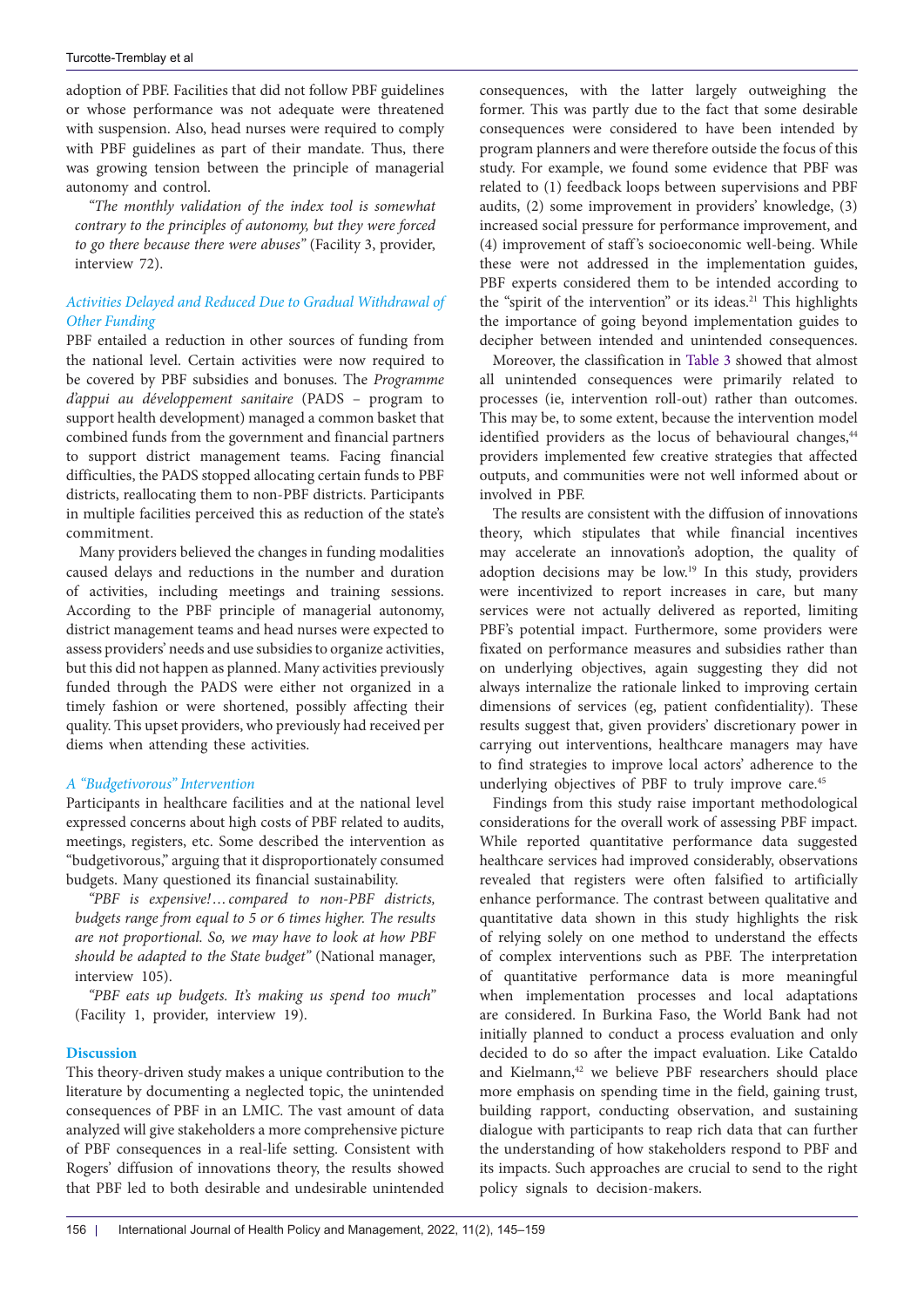An important question is whether PBF is responsible for the falsification of registers. Prior evidence indicates some falsification occurred in the absence of PBF.<sup>46</sup> During data collection, we did witness some falsification unrelated to PBF. Following the diffusion of innovations theory,<sup>19</sup> we considered such behaviours to be part of past experiences and local practices that influence how local adopters re-invent innovations such as PBF. Nevertheless, the rich data produced through our long-term involvement clearly suggested the existence of a link between PBF and the falsification of registers.47 We were able to capture the link between PBF and falsification (as well as other unintended consequences) based on an in-depth understanding of meanings, contexts, and processes.48

This study builds on our previous work on the unintended consequences of community verifications for PBF in Burkina Faso.14 Integrating both articles highlights that the anticipation of community verifications was not sufficient to dissuade providers from falsifying registers. Together, the articles also reveal weaknesses in the overall verification system. Providers were routinely falsifying data to increase performance scores, but community verifications were not able to clearly detect this falsification due to the numerous implementation challenges during the community verifications (eg, difficulty retracing patients, falsification of community verifiers in charge of tracing patients). In 28 months, no sanctions were given for the falsification of registers. This is similar to what has been observed in Niger where impunity prevails for professional misconduct and the only "sanction" applied in practice is to move a provider to another site.<sup>49</sup>

Many unintended consequences detected in our work resonate with studies conducted elsewhere. A study in Rwanda also reported a fixation on performance measures.<sup>10</sup> Participants argued that when an incentive is offered for a precise indicator, it becomes "dissociated" from its very meaning and loses its rationale. That study also noted paperwork overload. Participants explained that time limitations forced them to choose between essential activities and those required for rewards (eg, paperwork). Consistent with our findings, performance indicators were often falsified to improve reported results.<sup>10</sup> High concordance between providers' declared numbers and PBF auditors' validated numbers, as studied by Kuunibe and colleagues,<sup>50</sup> does not rule out falsification. Our results showed deliberate falsification often occurred upstream, directly in the medical registers, and could not easily be detected by PBF auditors, thereby raising questions regarding the effectiveness of audits.

Moreover, many undesirable consequences regarding the payment and distribution of subsidies are consistent with existing evidence. First, research suggests workers lose motivation when incentive agreements are not respected.<sup>51,52</sup> Such implementation lapses go against the intervention theory, which relies on financial incentives to motivate staff. Second, regarding the demotivation of community representatives who did not receive premiums, participants in a study in Tanzania warned against solely rewarding providers, as they often have to collaborate with community leaders.9 Third, studies in Benin, Rwanda, and Burkina Faso showed that providers

were concerned about "unfair" distribution of rewards.<sup>10,53,54</sup> As in our study, it was not always those producing the greatest results who obtained the highest compensation. Lastly, our study echoed findings in Benin, where providers suspected their hierarchic superiors of monopolizing premiums.<sup>54</sup> In Burkina Faso, even Ministry of Health senior executives requested and obtained PBF premiums.

This study has important implications for global health organizations and policy-makers in LMICs. In coming years, many LMIC governments will pursue PBF through new funding agreements with the Global Financing Facility and the World Bank. This is already underway in Burkina Faso.<sup>55</sup> Given their scope and breadth, we advise careful consideration of the undesirable consequences of PBF before pursuing or scaling up the intervention.

When discussing preliminary results with high-level stakeholders in Burkina Faso, some revealed that they were already aware of many unintended consequences reported in this study. Deliberations were already underway to resolve some of them. For example, they planned to stop purchasing IHVs due to the falsification. They also planned to start paying community health worker premiums to increase their satisfaction levels. However, the later was not materialized due to costs. This suggests that some unintended consequences may be addressed while others may have to be accepted as trade-offs if the intervention is to be pursued. Actions can be decided on a case by case basis. It should be noted, however, that local stakeholders in Burkina Faso reported having little room for manoeuvre to adapt this World-Bank intervention.

The study has implications for future research. We hope the framework and methods will stimulate research on unintended consequences of PBF in other settings and of other complex health interventions in LMICs to produce more comprehensive evidence to improve population health. As PBF expands, future research could also examine whether it triggers unintended consequences in other sectors, such as education, in LMICs.<sup>56</sup>

## Limitations

We recognize the potential limitations of the study. First, the 6 facilities were in only 2 districts, which limits the transferability of findings. Although prolonged observation limited the number of facilities we could include, it produced rich findings with high internal validity. Moreover, member checks with stakeholders at the national level confirmed many of the results. Second, we encountered a language barrier due to the large number of languages spoken in Burkina Faso. We used local interpreters to conduct 15 interviews. The researchers' background helped minimize the language barrier. The first author's mother tongue is French, a language regularly spoken between providers. She also took courses to learn Dioula and participated in a 4-month immersion program in a Dioula-speaking area. The second author also spoke French and learned Dioula while living in Burkina Faso. The last author also has a good understanding of the context with over 20 years of experience in the region. A third limitation is that the quantitative data were used for descriptive statistics only. We did not perform statistical tests,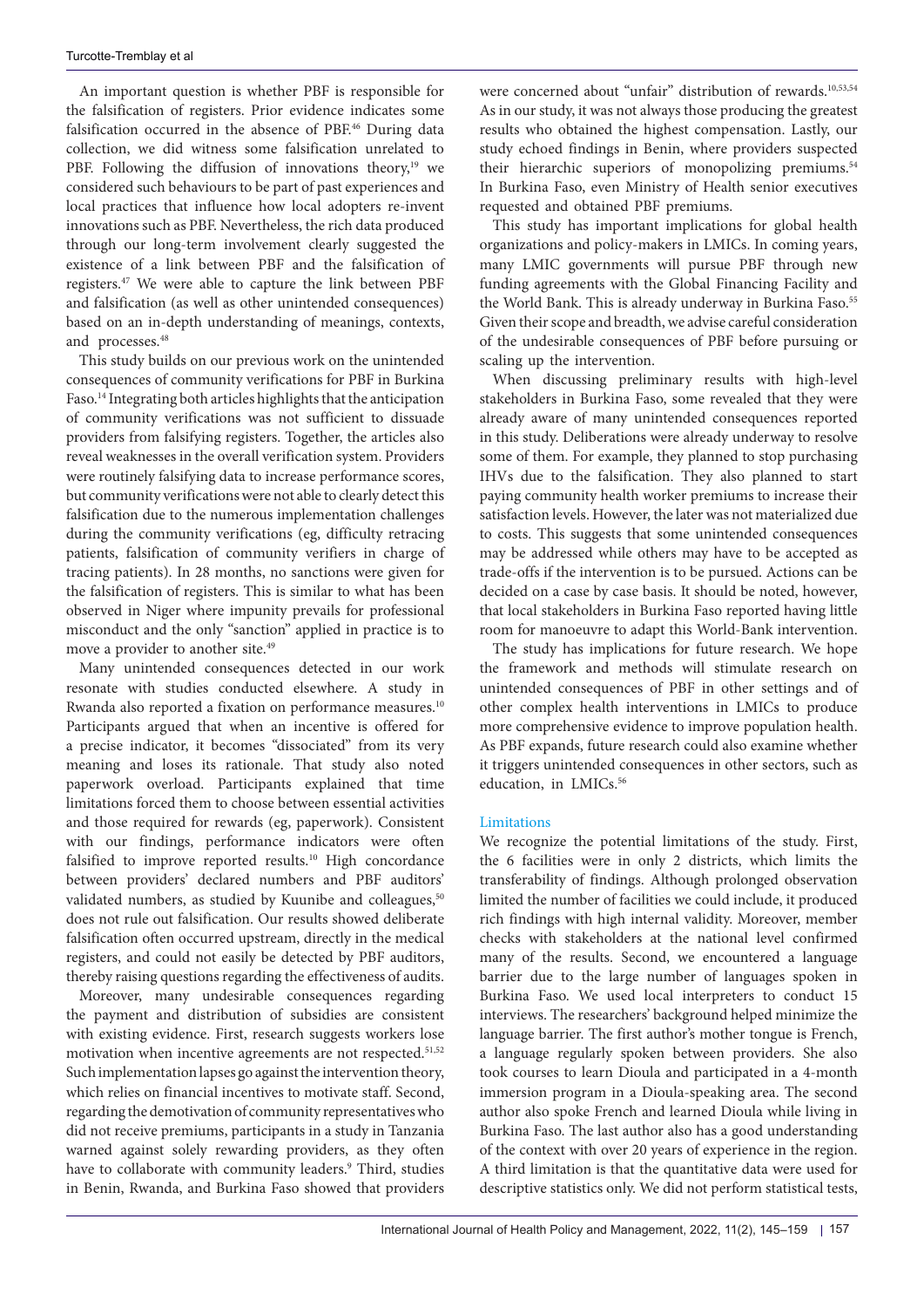which limits the depth of these complementary analyses.

#### **Conclusion**

PBF is widely implemented in many LMICs to improve healthcare system performance. This multiple case study provided new insights into its unintended consequences and their contributing factors. Results showed PBF led to important unintended consequences in primary healthcare facilities. Most unintended consequences were undesirable and could jeopardize the intervention. With this evidence, policy-makers may be able to develop strategies to avoid or minimize unintended consequences. Others may be accepted as trade-offs. More evidence is needed on unintended consequences of complex health interventions to help achieve universal health coverage.

## **Acknowledgements**

The authors are grateful to Dr. Manuela De Allegri for her valuable input to this manuscript. The authors also express their gratitude to the members of the PBF technical service, including Dr. Philippe Compaoré and Dr. Aloys Zongo, the district-level managers, and all participants for their generous contributions to this study. This study benefited from the data on the Ministry of Health's PBF portal, so we thank all actors involved in collecting and reporting this data ([http://www.](http://www.fbrburkina.org/) [fbrburkina.org/](http://www.fbrburkina.org/)). The authors would also like to thank Donna Riley for her editing support on a previous version of the manuscript and Guillaume Edger for help with the graphic design.

#### **Ethical issues**

The protocol was approved by the ethics committees in Burkina Faso (deliberation N\_ 2015-12-07) and at the University of Montreal Hospital Research Centre (CE 13.358).

#### **Competing interests**

VR was a co-researcher on the baseline study of the impact evaluation of PBF in Burkina Faso. However, he received no salary from the funder (World Bank) for this activity. The authors have no conflicts of interest regarding the publication of this paper.

#### **Authors' contributions**

AMTT conceived the study protocol, collected and analyzed the data, and wrote the first draft of the manuscript. VR helped conceive the study protocol, interpret the results, and critically revised the manuscript. IAGG collected part of the data, contributed to the analysis, and reviewed the manuscript. All authors read and approved the final manuscript.

#### **Authors' affiliations**

1 École de santé publique de l'Université de Montréal, Montreal, QC, Canada. 2 Association Action Gouvernance Intégration Renforcement (AGIR), Ouagadougou, Burkina Faso. <sup>3</sup>IRD (French Institute for Research on Sustainable Development), CEPED, Université de Paris, Paris, France.

#### **Finding**

This work was supported by a research award funded by the International Development Research Centre (Project No. 107759-99906075-009). AMTT received a training bursary from the Canadian Institutes of Health Research (CIHR). The research project is part of the "Community research studies and interventions for health equity in Burkina Faso" (ROH-115213), supported by CIHR. The authors also received funding from the University of Montreal Public Health Research Institute. Sponsors did not have a role in the study design; the collection, analysis, and interpretation of data; the writing of the report; and the decision to submit the article for publication.

#### **Supplementary files**

<span id="page-13-0"></span>[Supplementary file 1.](http://www.ijhpm.com/data/ijhpm/news/Turcotte-Tremblay-Supple-File-1-IJHPM.pdf) Examples of Unit Prices for PBF Indicators for Quantity Verifications.

<span id="page-13-1"></span>[Supplementary file 2.](http://www.ijhpm.com/data/ijhpm/news/Turcotte-Tremblay-Supple-File-2-IJHPM.pdf) Dimensions of Technical Quality of Care Assessed Every Trimester.

<span id="page-13-2"></span>[Supplementary file 3.](http://www.ijhpm.com/data/ijhpm/news/Turcotte-Tremblay-Supple-File-3-IJHPM.pdf) Examples of Semi-structured Interview Questions.

<span id="page-13-3"></span>[Supplementary file 4](http://www.ijhpm.com/data/ijhpm/news/Turcotte-Tremblay-Supple-File-4-IJHPM.pdf). Justification of the Classification of Consequences as Anticipated Versus Unanticipated According to Intervention Guides.

<span id="page-13-4"></span>[Supplementary file 5](http://www.ijhpm.com/data/ijhpm/news/Turcotte-Tremblay-Supple-File-5-IJHPM.pdf). Additional Examples of the Falsification of Medical Registers and Documentation.

#### **References**

- 1. World Health Organization. Health Financing for Universal Coverage. Moving from Passive to Strategic Purchasing. 2019; [http://www.](http://www.who.int/health_financing/topics/purchasing/passive-to-strategic-purchasing/en/) [who.int/health\\_financing/topics/purchasing/passive-to-strategic](http://www.who.int/health_financing/topics/purchasing/passive-to-strategic-purchasing/en/)[purchasing/en/.](http://www.who.int/health_financing/topics/purchasing/passive-to-strategic-purchasing/en/) Accessed December 6, 2019.
- 2. Kutzin J, Witter S, Jowett M, Bayarsaikhan D. *Developing a National Health Financing Strategy: A Reference Guide.* Geneva: World Health Organization; 2017.
- 3. Ash JS, Sittig DF, Poon EG, Guappone K, Campbell E, Dykstra RH. The extent and importance of unintended consequences related to computerized provider order entry. *JAMA.* 2007;14(4):415-423. doi:[10.1197/jamia.M2373](https://doi.org/10.1197/jamia.M2373)
- 4. Eijkenaar F, Emmert M, Scheppach M, Schöffski O. Effects of pay for performance in health care: a systematic review of systematic reviews. *Health Policy.* 2013;110:115-130. doi[:10.1016/j.healthpol.2013.01.008](https://doi.org/10.1016/j.healthpol.2013.01.008)
- 5. Cashin C, Chi Y-L, Smith P, Borowitz M, Thomson S. *Paying for Performance in Health Care. Implications for Health System Performance and Accountability*. Berkshire: Open University Press; 2014.
- 6. Gorter AC, Ir P, Meessen B. *Evidence Review. Results-Based Financing of Maternal and Newborn Health Care in Low- and Lower-Middle-Income Countries*. German Federal Ministry for Economic Cooperation & Development; 2013.
- 7. Witter S, Fretheim A, Kessy FL, Lindahl AK. Paying for performance to improve the delivery of health interventions in low- and middleincome countries. *Cochrane Database Syst Rev.* 2012;2(CD007899). doi[:10.1002/14651858.CD007899.pub2](https://doi.org/10.1002/14651858.CD007899.pub2)
- 8. Basinga P, Gertler PJ, Binagwaho A, Soucat ALB, Sturdy J, Vermeersch CMJ. Effect on maternal and child health services in Rwanda of payment to primary health-care providers for performance: an impact evaluation. *Lancet.* 2011;377(9775):1421-1428.
- 9. Chimhutu V, Lindkvist I, Lange S. When incentives work too well: locally implemented pay for performance (P4P) and adverse sanctions towards home birth in Tanzania - a qualitative study. *BMC Health Serv Res.* 2014;14:23. doi:[10.1186/1472-6963-14-23](https://doi.org/10.1186/1472-6963-14-23)
- 10. Kalk A, Paul FA, Grabosch E. Paying for performance in Rwanda: does it pay off? *Trop Med Int Health.* 2010;15(2):182-190. doi:[10.1111/](https://doi.org/10.1111/j.1365-3156.2009.02430.x) [j.1365-3156.2009.02430.x](https://doi.org/10.1111/j.1365-3156.2009.02430.x)
- 11. Sieleunou I, Turcotte-Tremblay A-M, De Allegri M, et al. How does performance-based financing affect the availability of essential medicines in Cameroon? A qualitative study. *Health Policy Plan.*  2019;34(Supple 3):iii4-iii19. doi:[10.1093/heapol/czz084](https://doi.org/10.1093/heapol/czz084)
- 12. Antony M, Bertone MP, Barthes O. Exploring implementation practices in results-based financing: the case of the verification in Benin. *BMC Health Serv Res.* 2017;17(204). doi[:10.1186/s12913-017-2148-9](https://doi.org/10.1186/s12913-017-2148-9)
- 13. Ssengooba F, McPake B, Palmer N. Why performance-based contracting failed in Uganda - an "open-box" evaluation of a complex health system intervention. *Soc Sci Med.* 2012;75(2):377-383. doi:[10.1016/j.socscimed.2012.02.050](https://doi.org/10.1016/j.socscimed.2012.02.050)
- 14. Turcotte-Tremblay A-M, Gali Gali IA, De Allegri M, Ridde V. The unintended consequences of community verifications for performancebased financing in Burkina Faso. *Soc Sci Med.* 2017;191:226-236. doi[:10.1016/j.socscimed](https://doi.org/10.1016/j.socscimed.2012.02.050)
- 15. Lohmann J, Muula AS, Houlfort N, De Allegri M. How does performancebased financing affect health workers' intrinsic motivation? A Self-Determination Theory-based mixed-methods study in Malawi. *Soc Sci Med.* 2018;208:1-8. doi[:10.1016/j.socscimed.2018.04.053](https://doi.org/10.1016/j.socscimed.2018.04.053)
- 16. Aninanya GA, Howard N, Williams JE, et al. Can performance-based incentives improve motivation of nurses and midwives in primary facilities in northern Ghana? A quasi-experimental study. *Global*